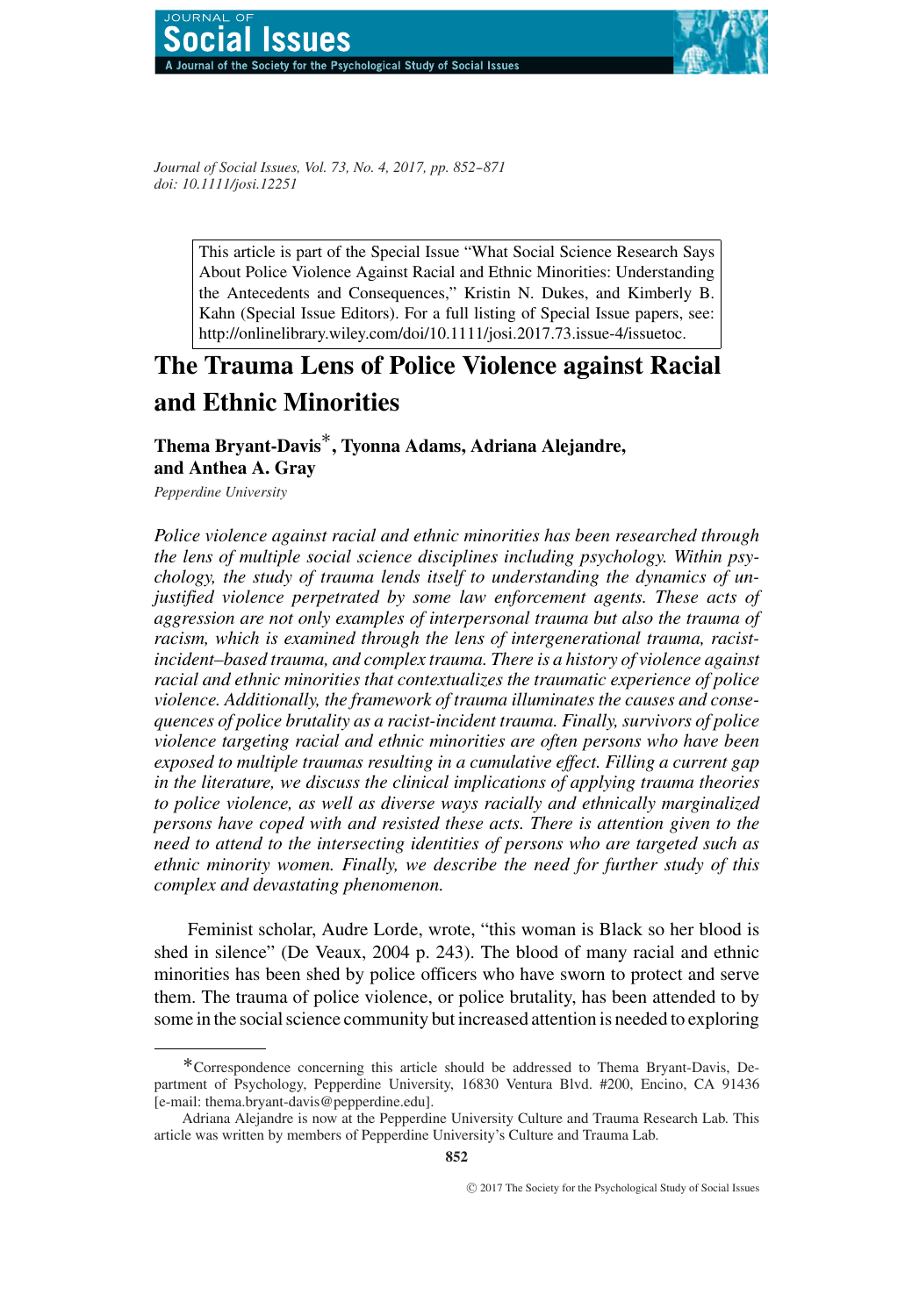the causes and potential solutions to this ongoing problem (Aymer, 2016). The continued existence of racism and its mental health consequences have been well documented in the social science literature (Pieterse, Todd, Neville, & Carter, 2012; Robinson, 2014; Wilby, 2009). One of the understudied manifestations of racism is police brutality against racially and ethnically targeted groups; these acts of aggression have been increasingly the focus of public outcry and as a consequence have received increased attention from media outlets and political campaigns (Aymer, 2016; Grills, Aird, & Rowe, 2016). Police brutality is a form of unwarranted physical violence perpetrated by an individual or group symbolically representing a government sanctioned, law enforcement agency as opposed to an individual perpetrator who only represents themselves.

Attention to police use of deadly force increased in the 1960s as a result of multiple ethnic minority communities having uprisings, or riots, in the aftermath of police killing members of their community (Fyfe, 1988). Police brutality occurs within the context of police officers possessing privilege and often assumed justification for their actions as they have sworn to protect and serve the community. Police are armed and trained to defuse crises; yet, many of the police officers accused and, in rare cases convicted of, unwarranted violence report being afraid of ethnic minorities who in most circumstances are unarmed and outnumbered. Research finds that there is a "blue code of silence," whereby police officers indicate that they view a police officer's illegal acquisition of money or property as more unethical and problematic than a police officer using illegal force with a suspect and that officers are very unlikely to report such behavior (Westmarland, 2005). As renowned trauma researcher Herman (2015) notes, it is easier to side with the perpetrator of trauma because the only thing perpetrators require is silence. Conversely to support victims requires the observer to bear witness, speak, support, and take action to facilitate safety and recovery. While police brutality and the ways in which systems organize to protect unethical officers has been examined under various social science lenses, the lens of psychological trauma is an important but often overlooked point of reference for understanding the antecedents and consequences of this form of violence (Aymer, 2016; Grills et al., 2016). The purpose of this article is to review and integrate the literature of police brutality and racially motivated traumas to elucidate the therapeutic needs of help-seeking racial and ethnic minority survivors. Highlighting the therapeutic needs of this population and providing counseling recommendations fill a gap in the current literature on survivors of police violence.

# **Brief Overview of Trauma**

Psychological interpersonal trauma occurs when an individual has an experience that threatens his or her life or bodily integrity, which overwhelms his or her ability to cope by creating feelings of hopelessness or intense fear (Herman,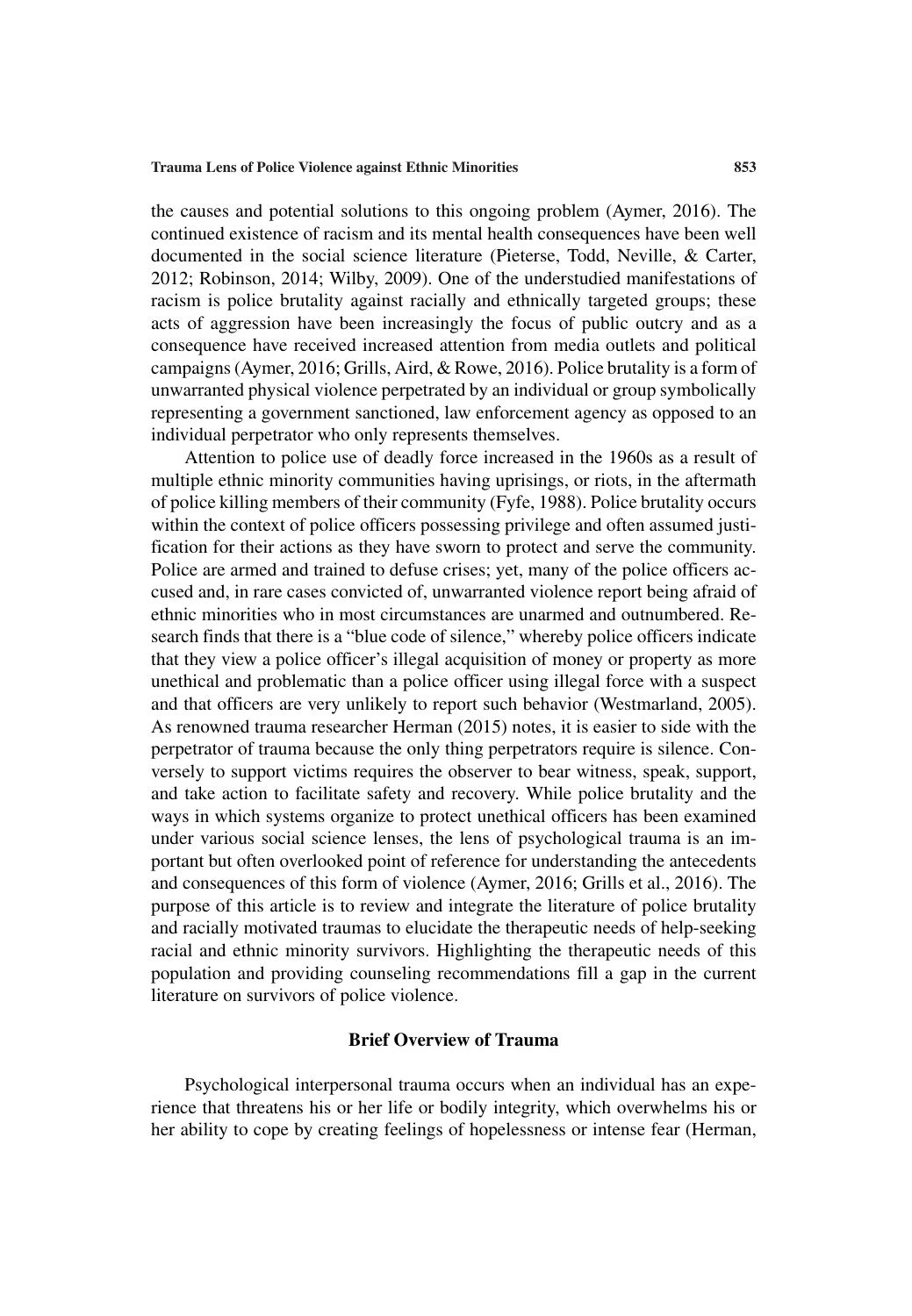1997). According to the Diagnostic and Statistical Manual of Mental Disorders (DSM-5), the traumatized person may be the direct victim of the act of aggression, may witness or learn that it has happened to someone close to him or her, or may be repeatedly exposed to the details of the event (American Psychiatric Association, 2013). Psychological trauma may result in posttraumatic stress disorder (PTSD; intrusive thoughts, avoidance, and hypervigilance) but it is also associated with depression, distrust, affect dysregulation, panic, substance dependence, selfharming behaviors, shame, and difficulty focusing and functioning (Bryant-Davis & Ocampo, 2005). Applying this definition to police brutality against racial and ethnic minorities, we define racially motivated police brutality trauma as an act of violence or the threat of violence perpetrated by police officers against racial or ethnic minorities. Ethnic minorities who have experienced police brutality, directly or indirectly, may think about these instances when they do not want to think about them (nightmares, flashbacks, etc.), attempt to avoid interface with police officers (running from police, etc.), and remain in a psychological state of high vigilance, on guard against the possibility of abuse at the hands of the police (Aymer, 2016).

# **Statement of the Problem: A Brief Overview of Police Brutality**

The United States Department of Justice statistics are based on small percentage of police departments that voluntarily submitted their case numbers. Other institutes and agencies have begun collecting and disseminating data on police misconduct and the numbers are alarming. In 2015, 1,307 people in the United States were killed by police officers. Every 7 hours, police officers kill an American citizen. Black Americans are more than twice as likely to be unarmed when killed by police as Whites and Black American boys and men are three times more likely to be killed by a police officer than White boys and men (Johnson, Hoyer, & Heath, 2014). Native Americans are the only group as likely to be killed by police as Blacks. Excessive force is one of the most common forms of police misconduct. According to the Cato Institute's National Police Misconduct Reporting Project, 57% of these cases involve physical violence such as use of a baton and 23% involve use of a fire arm. For every 1,000 people killed by police officers, only one is convicted of a crime. The homicide indictment rate for citizens is 90% but the indictment rate for police officers is 1%.

### **Methodology for Critical Review of the Literature**

We conducted a review of the psychological literature by searching in the various databases such as PSYCHINFO utilizing police, police brutality, and police violence, along with the search terms race-based traumatic stress, racist-incident– based trauma, racism and trauma, intergenerational trauma, and complex trauma.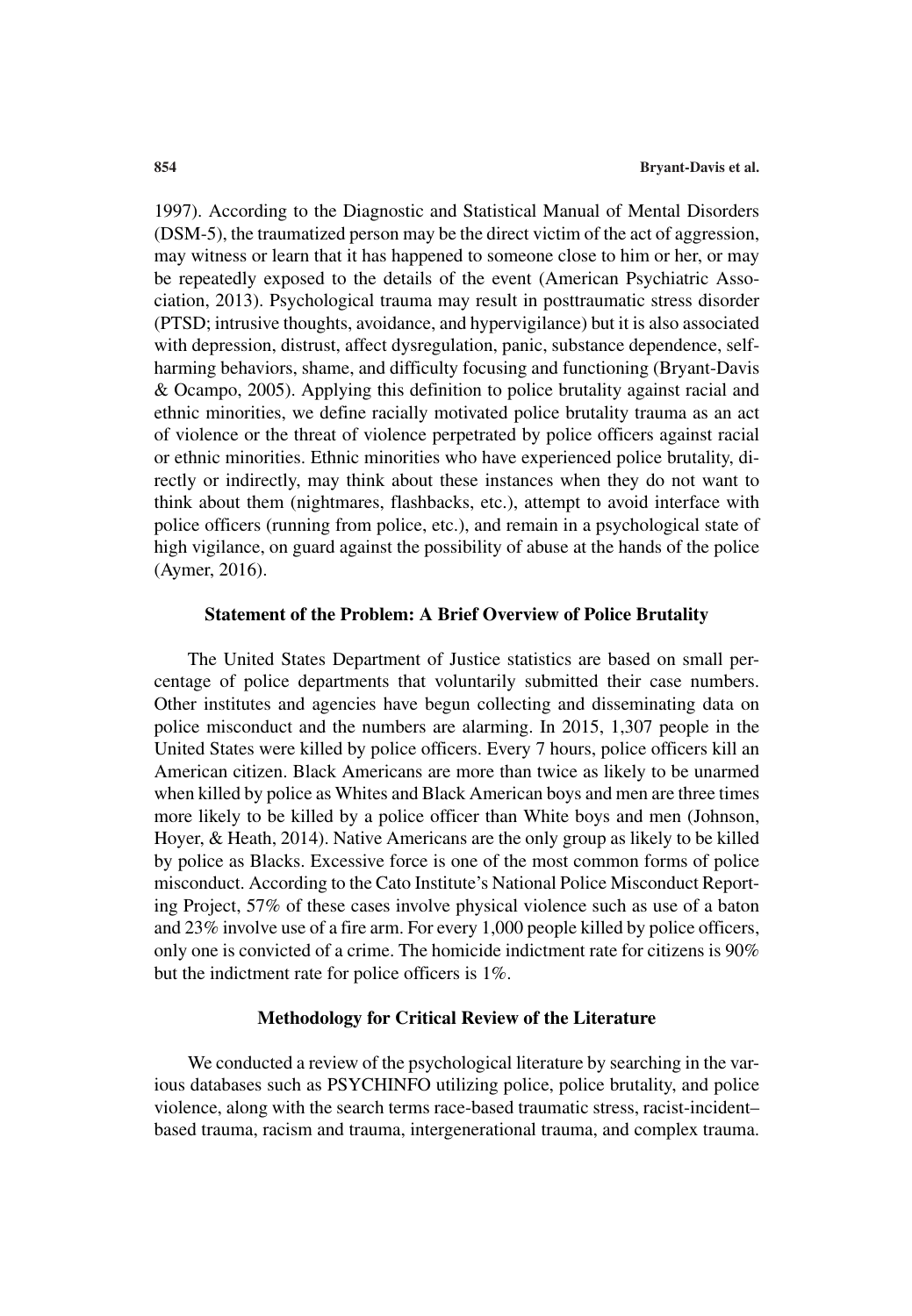Inclusion search terms were police, violence, brutality, trauma, race, racism, traumatic stress, and historical trauma. The primary focus of the article is the United States, although there is brief mention of global police violence. There has been a small but noteworthy subset of scholars within the study of racist incidents such as racially motivated police brutality that have adopted the framework of traumatology (Aymer, 2016; Grills et al., 2016; Pieterse et al., 2012). We add to this literature by attending to intersectional identity factors, challenges to the trauma model of police violence, and counseling suggestions.

# *Trauma-Induced Effects of Police Brutality*

Helms, Nicolas, and Green (2010, p. 68) categorize police violence against racial and ethnic marginalized persons as a "direct cataclysmic racial and cultural event." These events can range from witnessing police violence against another person and racial microaggressions such as being called a racial slur by a police officer to threat of harm, physical assault, or even murder (Helms et al., 2010). Police misconduct and brutality has been identified as a contributing factor to experiences of dehumanization for racially and ethnically marginalized persons (Grills et al., 2016). Scholars have addressed the way in which police violence impacts the health and social development of African American boys in particular. Staggers-Hakim (2016) discussed the degree to which exposure to police violence through the media has an adverse effect on the mental health of African American teenage boys. She suggests that the frequency of assaults is related to the racial stereotypes, often adopted to justify the killing of ethnic minorities. Staggers-Hakim (2016) conducted focus groups with African American boys to discuss the impact of police violence and found many of the boys believe they are perceived by the larger society, including police officers, to be a threat and as a result, the boys live in fear of the police and attempt to be cautious in their dress and behavior in order to survive.

Racist-incident–based actions, impacted by adopted racial stereotypes and biases, can take many forms. Peterson and Ward (2015) compare lynching to a racialized form of terror committed by the law and those representing the law. Others consider White supremacy as a method to limit where ethnic minorities can go and what they can do (Johnson, 1982; Leary, 2005; Petersen & Ward, 2015). With either lynching or White supremacy, the racial predicament of communities' leads people to live with traumatic reactions. Traumatic events leading up to each digital activism hashtag (i.e., #ICantBreathe, #HandsUpDontShoot) instill fear, despair, and anxiety throughout the course of ethnic minorities' lives (Brunson & Miller, 2006; Rich & Grey, 2005).

When communities witness or experience chronic police brutality, they may deal with a variety of challenges after these events, such as depression, anxiety, anger, fear, trust, and other psychosocial problems (Ford, Chapman, Connor, &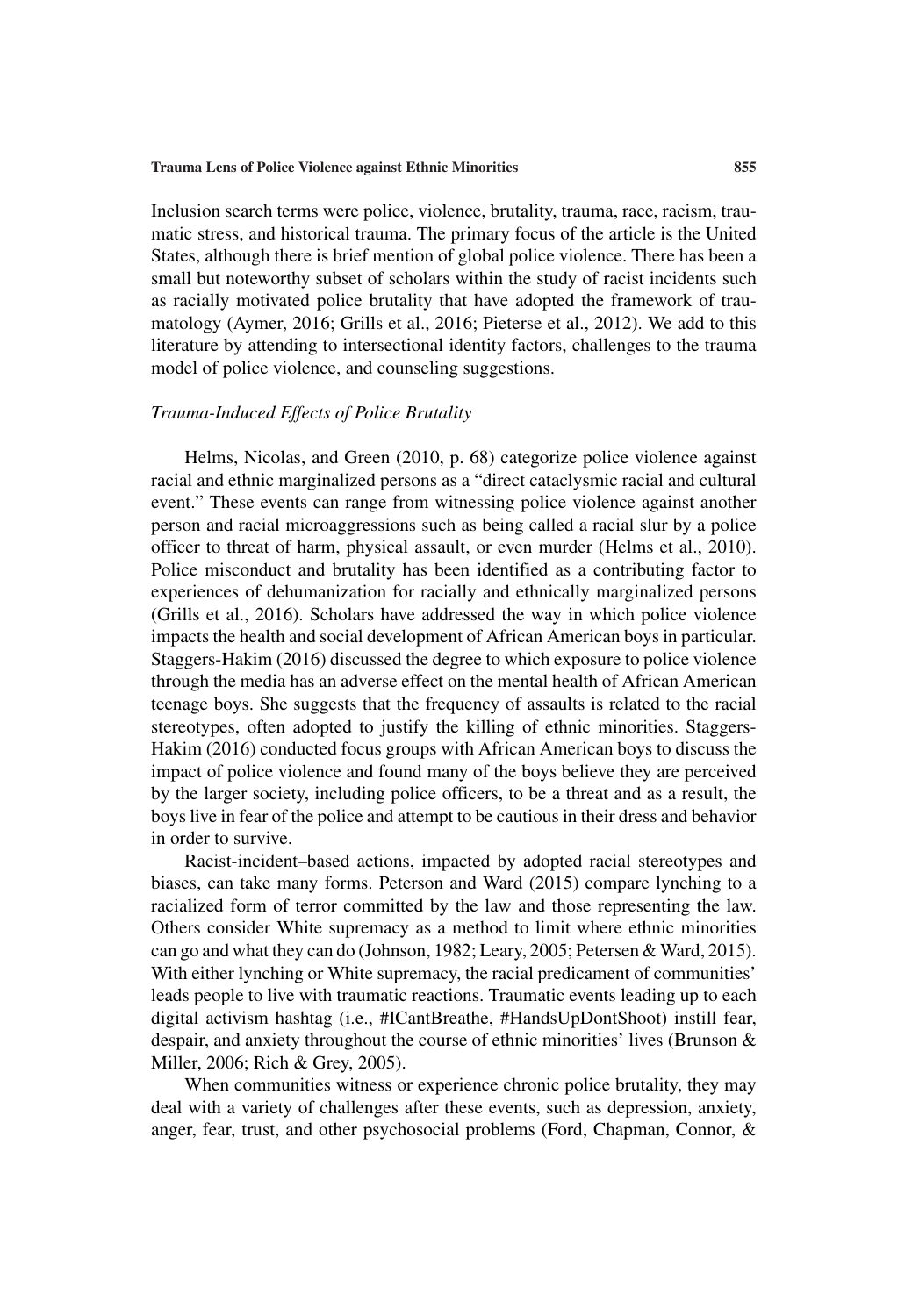Cruise, 2012). Further, those who have been victimized by this type of crime are likely to develop PTSD (Ford et al., 2012). For African Americans, Bridges (2010) noted the link between racism and stress-related diseases like heart disease, cirrhosis of the liver, and cancer. According to Fullilove et al. (1998), people from an inner-city community were found to have behavioral problems (i.e., drug addictions), physical problems (i.e., insomnia), but also people felt as though they were less free to move in their own neighborhoods due to fearing harassment and violence from police.

Mistrust and fear instilled as a consequence of institutionalized police brutality may prevent racially marginalized communities from seeking assistance, which can increase a sense of isolation and dehumanization (Grills et al., 2016). The constellation of these problems leads to a perpetuation of a cycle effecting affect regulation; take, for example, the death of Antonio Zambrano-Montes, a California minority man killed by police brutality and excessive force—his death sparked outrage in the nation causing defiant reactions and law-breaking triggering police to also get angry (Sherman, 2010). While others react with anger and violence, there are those who experience physiological reactivity or even "shut down" when presented with stressful situations (National Child Trauma Stress Networks [NCTSN], n.d.). The powerful impact of emotions and biological structures of interactions between police and citizens are similarly associated with dysregulation in the brain areas as well as an increase in stress reactivity (Violanti et al., 2009). This dynamic is crucial in the awareness of how police brutality can impact the brain and development.

### *Conceptualizing Race-Based Trauma*

There has been a dearth of literature related to the experience of racistincident–based trauma due to most researchers focusing on interpersonal physical trauma and natural disasters, while neglecting and undervaluing the traumatic impact of societal oppression (Helms et al., 2010). Race-based trauma or racistincident–based trauma refers to the psychological impact of oppression based on race. Spanierman and Poteat (2005) suggest that racist incidents are most comparable with the established conceptualization of trauma, when they are overt, distinct, and experienced directly by an individual. We suggest that racist incidents are less comparable to the established definition of trauma, when the aforementioned characteristics are more ambiguous. This definition is, however, limiting because it minimizes the impact of covert as well as institutionalized racism. Bryant-Davis and Ocampo (2005) suggest that in order to more fully assess the trauma of racism, it is necessary to consider the role of covert and/or nonphysical racist incidents as well. With regard to racism, it is also necessary to consider the role of power (Helms et al., 2010). Racism parallels sexual assault and intimate partner violence in the sense that all three are motivated by the need to impose one's sense of power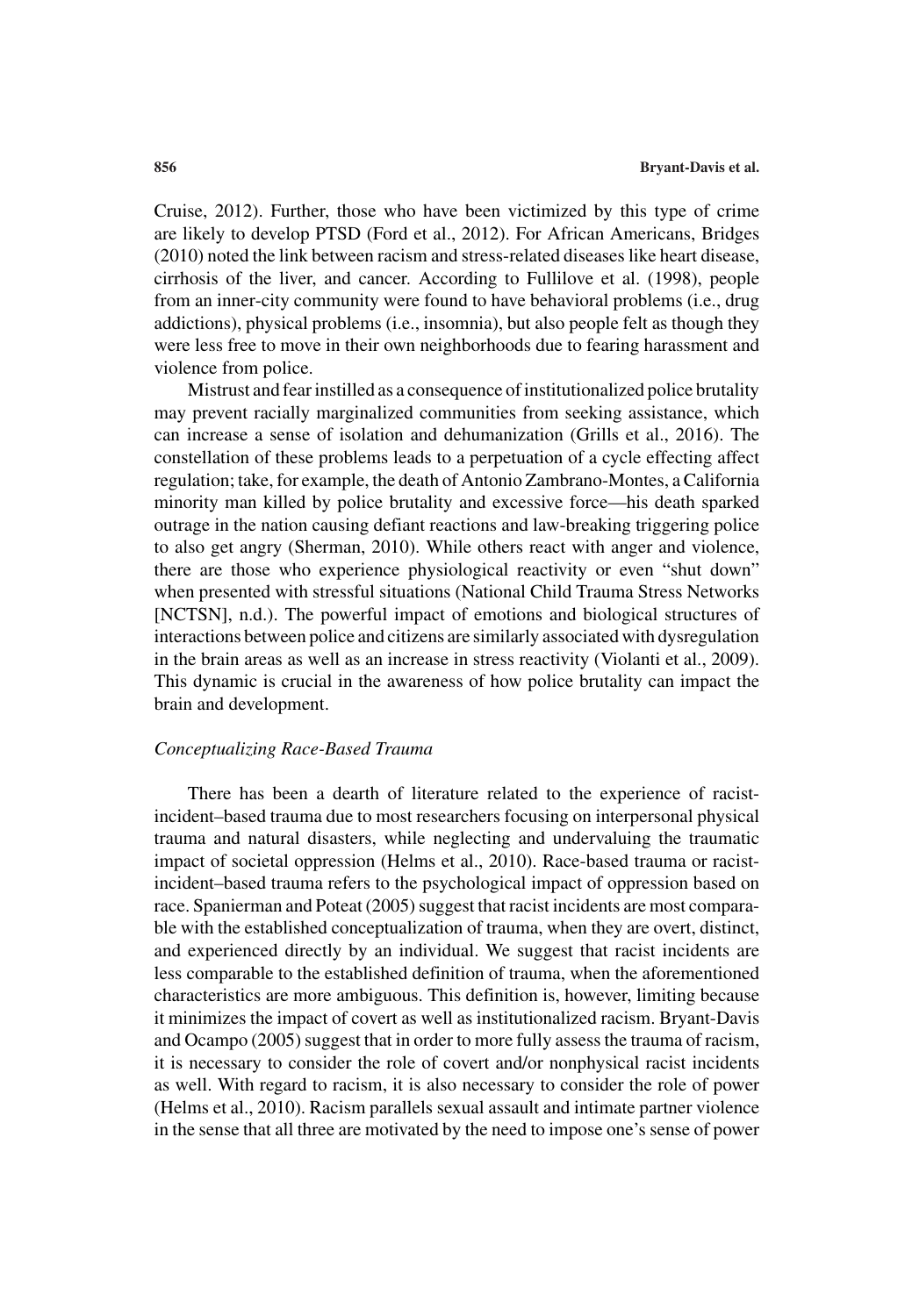over someone who is afforded less power within the established, Euro American, male-dominant social structure (Bryant-Davis & Ocampo, 2005; Carter, 2007).

The effects of racism are far reaching, impacting an individual's self-concept, interpersonal relationships, health, and overall well-being (Comas-Diaz & Jacobsen, 2001). Foa (1997) asserts that traumatic and extremely stressful life events contribute to disruptive emotional changes in individuals' mental states as well as their overall quality of life. Several scholars have begun examining the degree to which traumatic response and related symptoms may result from experiences of racism and ethnoviolence (Bryant-Davis & Ocampo, 2005; Butts, 2002; Carter, 2007). As articulated by Scurfield and Mackey (2001), exposure to race-based trauma takes three forms: (1) *discrete* (single) or repeated experiences that have a lasting impact, (2) covert and subtle experiences, and (3) *insidious* exposure, which is chronic and pervasive exposure. There is evidence suggesting that communities of color exhibit greater occurrences of PTSD likely due in part to experiences of marginalization. For ethnic minority groups such as African/Black Americans, Latinos, Asian/Pacific Islanders, and Native Americans, prevalence rates for PTSD and related clusters, such as stressor-induced depression and generalized anxiety, may be much higher than is evident in aggregated population statistics (Helms et al., 2010).

# *Intersectional Perspectives*

Understanding racist-incident–based traumatic stress from an intersectional perspective is also crucial to providing culturally competent trauma treatment. Essed (1991) coined the term, "gendered racism" to describe how sexism and racism intertwine under certain conditions into a hybrid phenomenon. More specifically, the confluence of racist attitudes can lead to injurious forms of sexism, such as sexual assault or sexual harassment, for ethnic minority women targeted by some police officers (Jones & Shorter-Gooden, 2003; Patel, 2007; Thomas, Speight, & Witherspoon, 2008). The way in which racism intersects with sexism and heterosexism is also an important consideration when striving to understand societal trauma (Milville & Ferguson, 2006).

# *Intergenerational Trauma*

Intergenerational trauma, also known as historical trauma, refers to families or cultural groups that have experienced severe traumas such as war, extreme poverty, dislocation, enslavement, and genocide for which their descendants continue to suffer the consequences. This cumulative, collective trauma results in ongoing psychological distress and that can be passed across generations (Brave Heart, 2003; Leary, 2005). Descendants who did not experience the trauma directly can still evidence signs and symptoms of distress related to the trauma (Levin,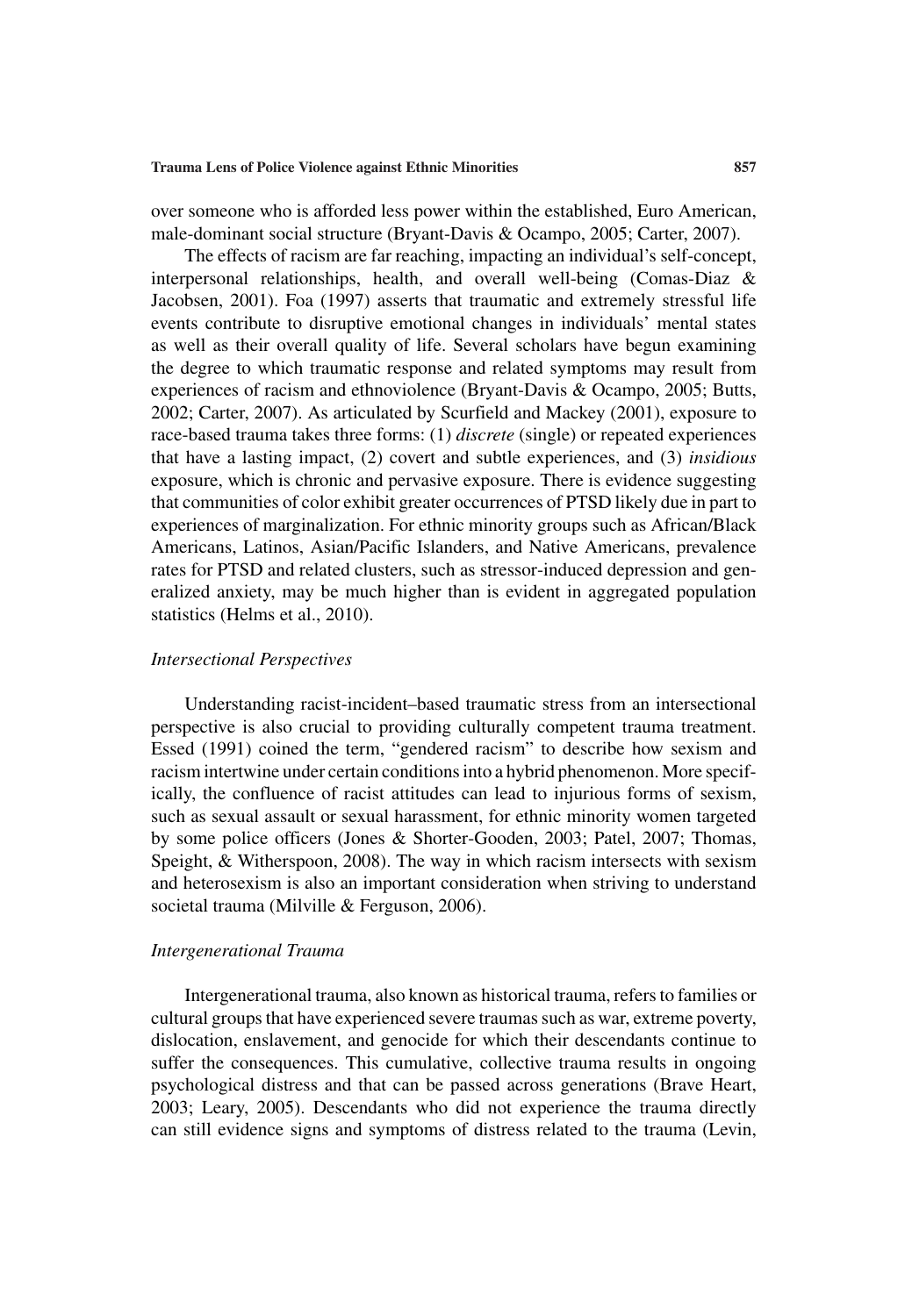2006). In the database Psychiatry Online, there are 87 articles and chapters about intergenerational trauma but there are only 10 articles and chapters when one limits to the search to intergenerational trauma and police. The number goes down further to seven when one searches for intergenerational trauma and racism. Yehuda et al. (2014) who examine intergenerational trauma in descendants of holocaust survivors find parental PTSD results in genetic transmission of vulnerability to trauma symptoms. Children of parents with PTSD were significantly more likely to exhibit dissociative states and biomarkers of PTSD. Descendants of trauma survivors, who are culturally marginalized, such as American Indians, may have direct experiences of trauma in different stages of their lives, but these traumas should not be divorced from the historical, intergenerational trauma of their cultural communities (Robin, Chester, & Goldman, 1996).

We chose to start the examination of police brutality with intergenerational trauma as the behavior of both aggressors and victims are best understood in their historical context. The severity of traumatic symptoms may be difficult to understand if one examines only solitary contemporary, isolated incidents of police brutality. On the other hand, if one adopts the lens of intergenerational or historical trauma, there is a better framework for analyzing the antecedents and consequences of police brutality. Historically racial and ethnic minorities in the United States have experienced state-sponsored violence perpetrated against them including through the trans-Atlantic slave trade, internment, abusive detainment, sexual assault, murder, brutality, family separation, forced assimilation, denial of rights and resource access, and mass incarceration (Bryant-Davis, 2007; Leary, 2005; Pieterse et al., 2012). For immigrants and their descendants, the intergenerational trauma may take the form of forced migration as a result of conflict, natural disasters, chemical disasters, famine, and xenophobia and after the migration, they may have experienced stigma, racism, and discrimination. Some scholars have examined intergenerational poverty as an intergenerational trauma as well as it is often associated with denial of resource access, stigma, and feelings of helplessness, powerlessness, danger, and persistent psychological distress (Kneebone, Nadeau, & Berube, 2011). Numerous historical traumas were protected by laws and perpetuated by representatives of the law. Native Alaskans, for example, were taken from their parents and children and placed by White officials in boarding schools where they were denied access to their culture and families; the descendants of these children are noted by psychiatrists who serve them as being vulnerable to depression, substance dependence, and anxiety; serving this population is complicated as most of the mental health providers are White so establishing trust is challenging (Areheart-Treschel, 2003).

Social science research into acts of racially motivated aggression understands the antecedents to be greed, the desire for power, and racism (hatred and fear of those who are perceived to be racially or ethnically different combined with the power to marginalize them; Straus, S. (2012)). In an analytic study of 3,544 cases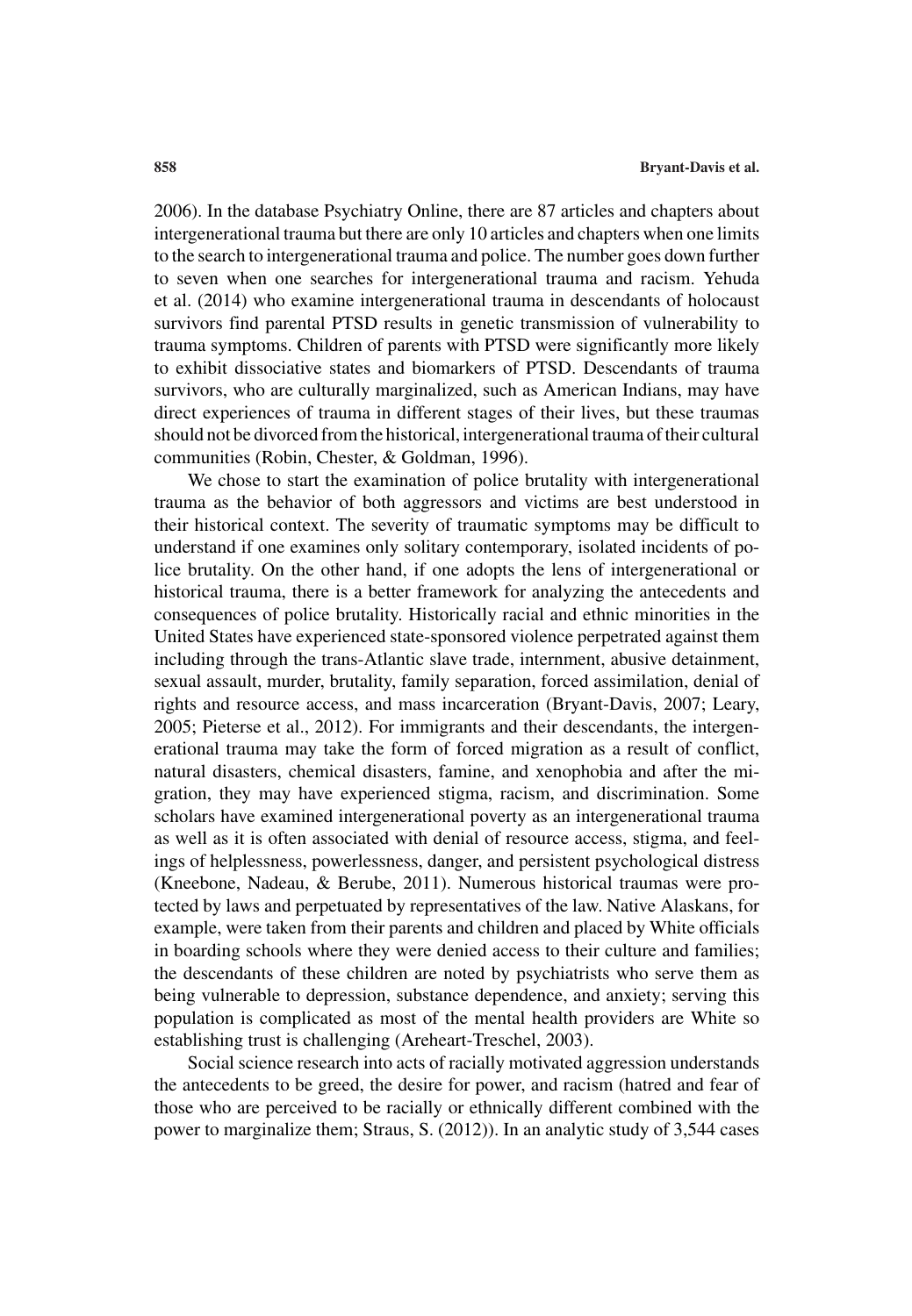of police–suspect interaction, one of five incidents that did not involve a resistant suspect, police officers escalated the use of force, highlighting that resistance is not the always the antecedent to police aggression (Terrill, 2005). Terrill  $\&$ Mastrofski (2002) found that legal antecedents of police force include persons who resist arrest and persons who raise the safety concerns of police officers, while nonlegal antecedents include an individual's demographics. Specifically persons who are young, non-White, male, and/or impoverished are more likely to be treated with force regardless of their behavior. When considering the factor of the officer's perception of safety concerns, it should be noted that stereotypes of racial and ethnic minorities, particularly African Americans, Latinos, and Arab Americans include assumption that they are violent criminals (Sue & Sue, 2012). Police officers who have adopted these racist views are more likely to assume racial and ethnic minorities are dangerous even if they are not observed engaging in criminal activity.

The consequences of intergenerational trauma, whether perpetrated by agents of the state or individuals or not, that have been observed in descendants include depression, psychological distress, PTSD, anger, suicidality, aggression, substance dependence, distrust, and internalized oppression in which the individual adopts the view of oppressors resulting in self-hatred and self-destructive behaviors (Pieterse et al., 2012). More specifically, for example, enslaved Africans in America were considered by law as less than human and their owners could rape, torture, and lynch them without consequences (Leary, 2005). These acts of violence were often perpetuated publicly as a way of terrifying the enslaved to prevent them from rebelling or attempting to escape. These acts of aggression were to maintain control and power over enslaved persons (Leary, 2005). The long-term persistent effects of enslavement have been discussed in the psychological literature as posttraumatic slave syndrome and some scholars have further posited that instead of many ethnic minorities experiencing posttraumatic stress, they experience ongoing traumatic stress because of the continued widespread exposure to racism, violence, and intergenerational poverty (Leary, 2005).

Much of the research on intergenerational trauma has focused on the descendants of the holocaust and to a lesser degree the trans-Atlantic slave trade (Leary, 2005; Yehuda, Schmeidler, Wainberg, Binder-Brynes, & Duvdevani, 1998). Research reveals that the trauma of the elders of a community affect the descendants through the stories that are told, the warnings that are given, the survivor's approach to parenting including racial socialization, and the behaviors that are modeled (Hughes et al., 2006). The narratives include traumatic encounters with persons who had power and who were in various ways representative of the government. Berg (2009) describes the memories of African American women who participated in the civil rights movement who disclose numerous traumatic experiences, psychologically, physically, and sexually, often at the hands of police officers. Berg notes that the civil rights movement is often summarized as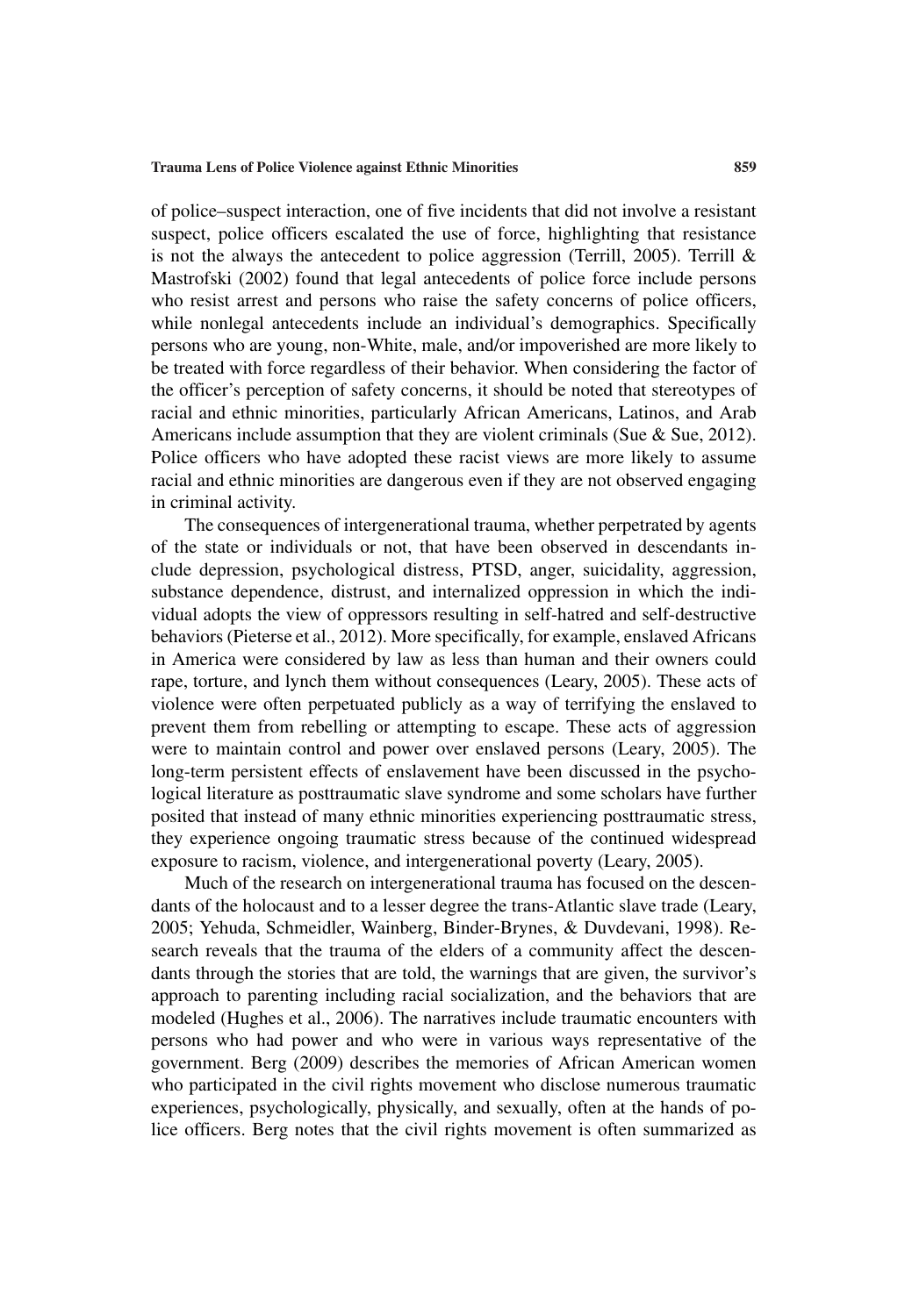triumphant but little space is given to the severe and repetitive traumas acted against everyday people who sought justice.

Racial socialization as a result of intergenerational trauma may include informing a child of the types of discrimination and rejection they may face (Hughes et al., 2006). This socialization process includes teaching African American and Latino children how to behave when interacting with police officers, some of whom are corrupt and commit murder without consequence (Sue & Sue, 2012). Parenting a racial or ethnic minority child responsibly has been understood by many parents to include preparing one's child to anticipate harassment by the police or other officials if one is driving while Black (DWB), shopping while Black, walking while Black, running while Black, and standing still while Black (Hughes et al., 2006). Racial socialization by those who have experienced and/or witnesses police brutality include taking steps to avoid encounters with the police, not making sudden moves with the police, attempting to speak in a placating tone, etc. (Hughes et al., 2006). Young people however have seen cases and experienced incidents when they or those they cared about did these actions and were still brutalized. In response to their sense of the failure of these tactics, more young people are attempting different steps such as knowing and reciting their rights as a challenge to unjustified harassment and violence and using phones to record incidents of brutality when they are witnessed. African Americans, Latinos, and Indigenous Americans have come of age with narratives of police brutality that extend through the generations before them. Most of these cases occurred without consequence to the officers.

Historical traumas that were legally supported and carried out by governmental agents such as police officers have had lasting impact on the direct victims and their descendants. For American Indians, for example, this trauma has been described as a complicated, unresolved grief after devastating losses that leave descendants suffering with guilt and yearning for a past that can never be recaptured. Based on a study with holocaust survivors, even when descendants of historical trauma have not experienced greater rates of direct trauma than comparison group members, they exhibit higher rates of PTSD and other psychiatric disorders than persons who are not survivors of historical trauma (Yehuda et al., 1998).

It is important to note that there have been some studies that have failed to observe an intergenerational transmission of trauma even when the original target of the trauma continues to show symptoms. For example, a study of holocaust (state sponsored violence) survivors who are currently grandmothers found the grandmothers still evidenced more trauma symptoms than a comparison group of grandmothers who were not holocaust survivors; however, their children did not evidence a transmission of trauma symptoms at a rate that significantly differed from the comparison families (Sagi-Schwartz et al., 2003). This finding does not erase the research that supports the possibility of intergenerational transmission of trauma but instead supports the call for greater research to understand in what ways and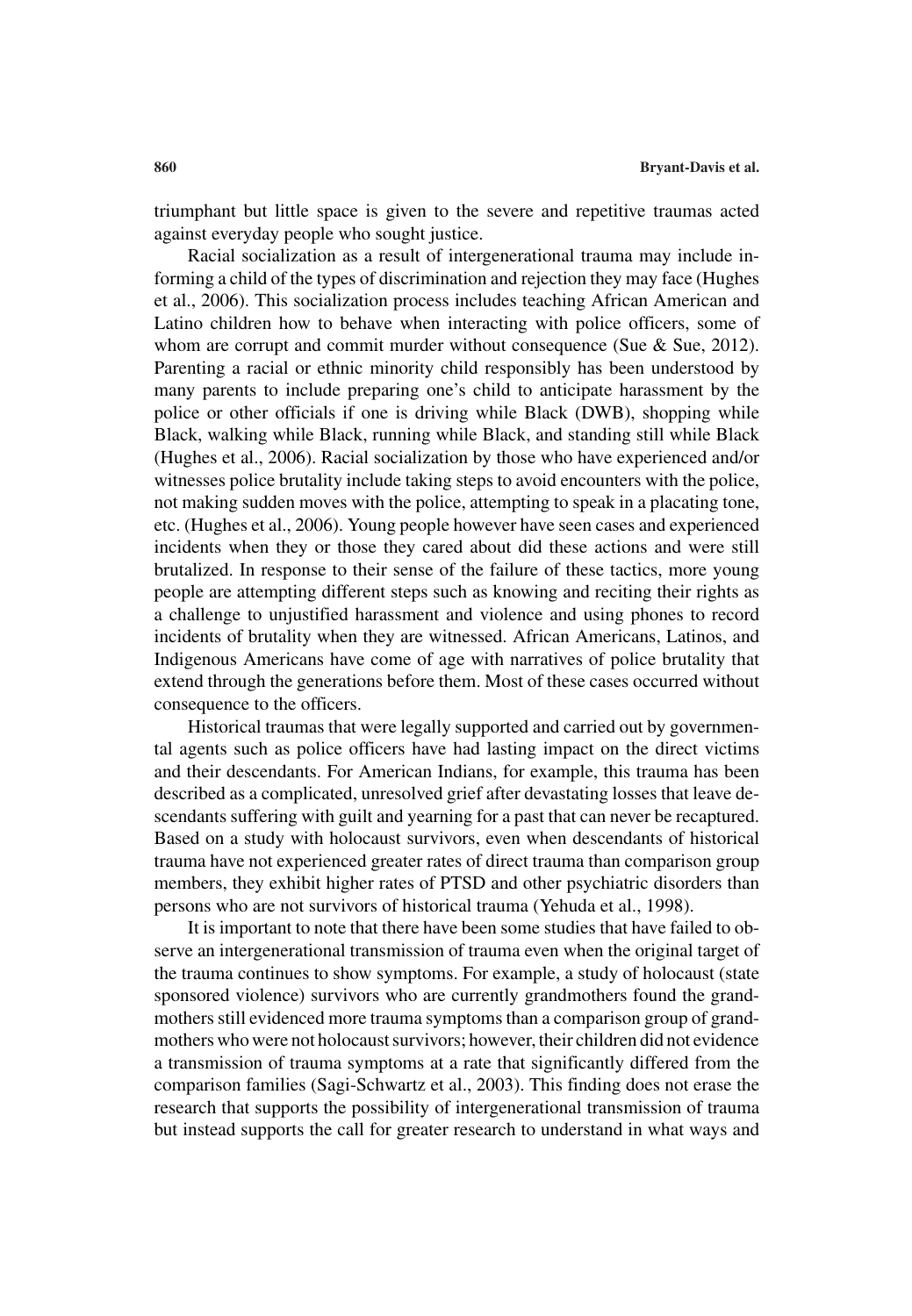with whom trauma is transmitted (Napoli, 1999). It is possible additionally that the measures that were given in the study did not capture the ways in which the holocaust survivor's trauma history influenced his or her parenting and his or her children's development. These findings may require in-depth qualitative explorations. Another category of trauma that can overlap with historical trauma is complex trauma, or the exposure to multiple potentially harmful events (Courtois, 2008).

# *Complex Trauma of Ethnic Minorities and Police Brutality*

Complex trauma is best characterized as a subset of dangerous or harmful events in which the person suffers traumatic shock, and also severe disruption in the development of core self-regulatory competences (Cloitre et al., 2009; Ford, 2005). This occurs when individuals are exposed to long-term violence including but not limited to captivity, genocide, terrorism, torture, abuse, war, and forced displacement from home and community, according to Porter and Haslam (2005). It is multifaceted and involves repeated revictimization, which can occur through different forms (Courtois, 2008; Finkelhor, Ormrod, & Turner, 2009). In this context, police brutality fits the definition when it is a persistent, or repeated form of violence through unjustified, unnecessary acts of racial profiling, death, bodily injury, harassment, criminality, and political damage (Harkin, 2014). Police brutality may also contribute to complex trauma for racial and ethnic minorities who are targets of multiple traumas, including but not limited to police brutality. The emotional consequences of invasive, interpersonal aggression and the longterm impact to this type of exposure may lead to complex trauma in individuals (National Child Traumatic Stress Network [NCTSN], n.d.). Police brutality is often seen in minority communities in the United States and in countries with widespread, unmonitored corruption where there is deficiency in the democratic system (Costa, 2011).

It is noted in literature that victims of political oppression develop complex trauma based on the intergenerational maltreatment (Gleiser, Ford, & Fosha, 2008; Kira et al., 2006). The prolonged and repeated exposure to violent assaults triggers reactions that transfer from generation to generation within ethnic communities. Ethnic minority communities that live in constant fear of police brutality result in communities coming to expect and prepare their children for acts of racially motivated injustice and denial of safety. These cognitions influence modifications to physical appearance and behaviors, aligning with Du Bois' (1953) idea of "double consciousness" or the psychology of simultaneously holding in awareness the perspective of one's cultural heritage and the perspective of those who have historically been the perpetrators or beneficiaries of oppression. Within double consciousness, one becomes aware of the divisions in society created from history, and how this shapes the emotional struggles to coexist within marginalized communities (Du Bois, 1953).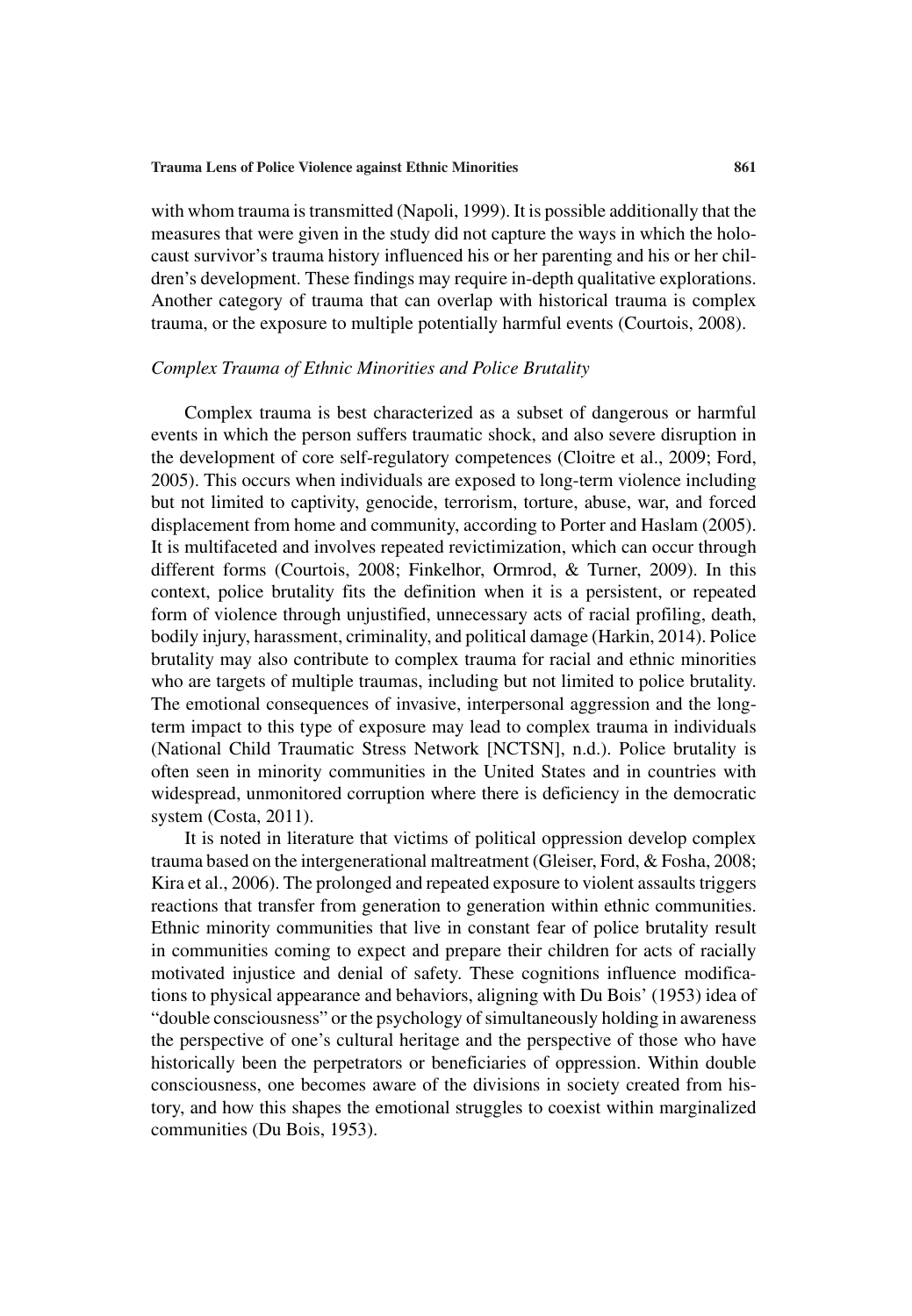The national epidemic of police brutality has been an ongoing struggle for ethnic minorities. Historically, police practices have been an endemic within society due to the racism and racial oppression in minority communities (Sue  $\&$ Sue, 2012). Although there has been advancement in police practices, minority communities continue to be targeted in various forms. The effects of the corruption portrayed in the media have shown mostly African Americans as victims of police corruption. Contemporary avenues of activism have not only been used as a method to cope with this type of trauma, but it has also ignited the movement to review police practices in the communities and to highlight its lingering effects.

With an element of racism in police brutality, Jones (1997) posited that racism is multidimensional, and diverted racism into two forms; the first type of racism he described was individual racism. This type of racism is experienced as racial discrimination on a personal level, such as being followed at a store for being a particular ethnicity. Jones (1997) labeled the second type as institutional racism. This concept exposes political and ideological racism buried in the practices and institutional cultures of police work, court, education, and various other practices, while attempting to address the problem (Body-Gendrot, 2010 2010). An example of this would include state-level policies (i.e., Arizona's anti-immigrant legislation of racial profiling of Hispanics, New York's stop and frisk program; Billies, 2015; Toomey et al., 2014).

Efforts such as social justice reformation have transformed minorities' rights, but the evolution of racial profiling strategies continues to be an ongoing concern in minority communities. Aymer (2016) provides examples of racial profiling strategies, such as DWB, referring to African American men who are stopped and searched by police if they are "driving an expensive car, or happen to be in a neighborhood that is dissimilar to their own" (p. 370). Similarly, shopping while Black describes the racially prejudiced notion of "wrongdoing without probable cause" when shopping in a store (Aymer, 2016, p. 370). Gabbidon (2003) illustrates the usage of such racial profiling strategies as a method to protect property, reduce crime, and ultimately to keep the privileged safe. The foundation that brings negative attention to African Americans is the societal projections as thugs, criminals, and uneducated individuals (Aymer, 2016). Stereotypical racial assumptions from authorities raise the question of why ethnic minorities are perceived as threats and handled in inhumane ways (Sue & Sue, 2012).

# *Coping, Recovery, and Resistance to Racially and Ethnically Motivated Traumas*

Within several communities of color, familial support is an integral component of coping. The family unit can provide a support against the experiences of invalidation experienced by ethnic minority individuals. Research also suggests that strong racial socialization enable culturally diverse individuals to navigate experiences of racism (Snyder, 2012). It is important that the coping strategies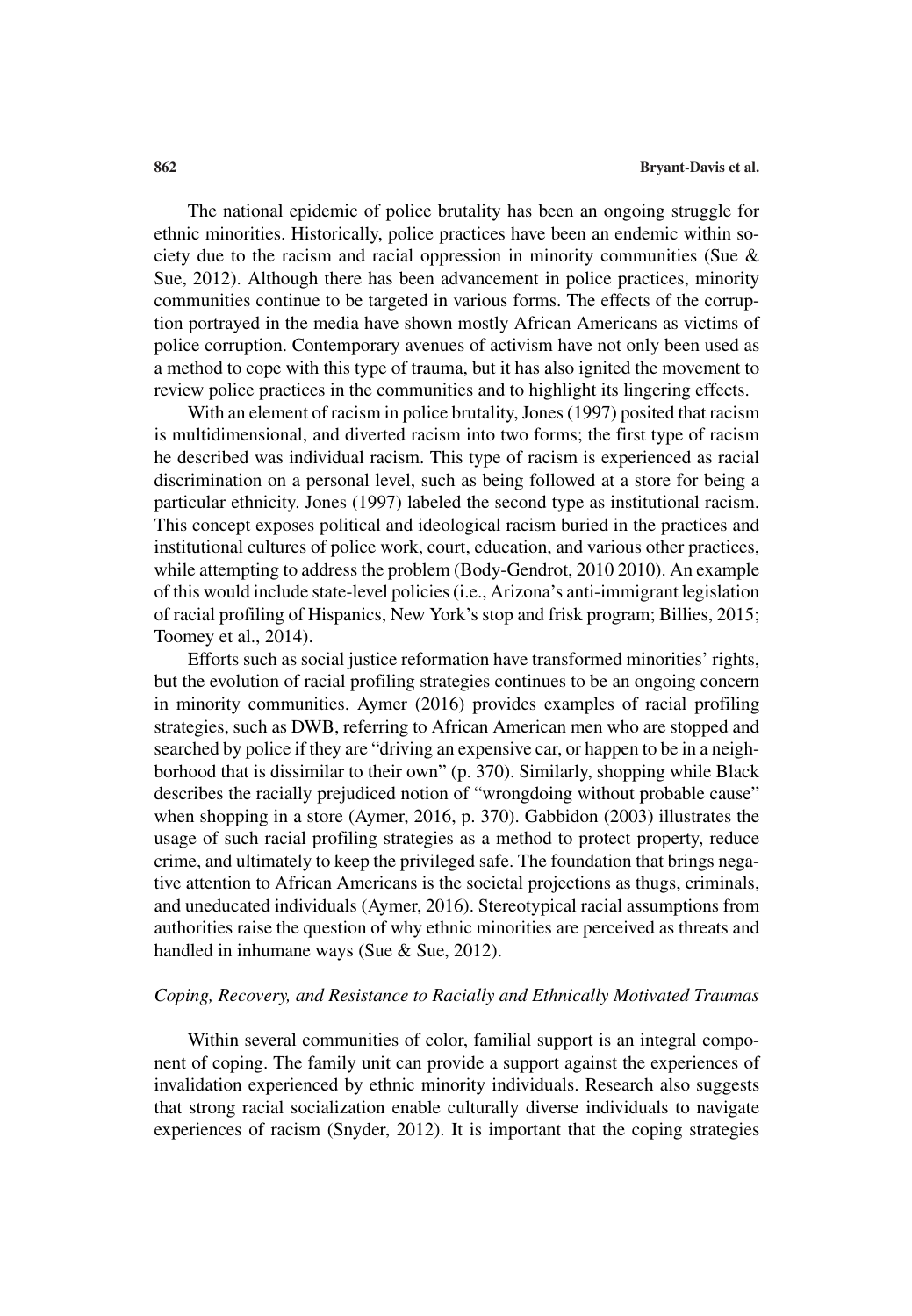employed by survivors of racist-incident–based trauma are explored in more detail, particularly as it relates to understanding coping following police brutality.

There are several, notable ways that individuals have coped with societalbased trauma. One of the ways that has helped people cope and recover from race-based trauma is use of religious coping strategies. Cooper, Thayer, and Waldstein (2014) found that African American women's use of prayer following racist incidents helped with traumatic stress symptoms such as cardiovascular reactivity. A study by Lewis-Coles and Constantine (2006) found that higher perceived cultural racism–related stress was related to greater use of collective coping strategies in African American men. Cultural racism is a form of covert racism, which manifests as structural unequal practices. Findings from this study also suggested that higher cultural racism–related stress was predictive of lower use of self-directing religious problem solving in African American women.

Researchers studying coping behaviors of minorities have found that "positive, problem-focused strategies have been related to better outcomes" (Bridges, 2010, p. 19). Society has controlled and shaped many minorities' life stories. Aymer (2016) found that by using a blend of narrative therapy, relational factors and critical consciousness development showed effectiveness in alleviation of feelings and adaptive coping. Through modification of traditional therapy, psychological conscious serves individuals as a coping strategy when facing injustice.

To heal from the trauma of police violence and other forms of racism, racially marginalized persons can participate in Emotional Emancipation Circles, which have been developed for people of African descent. These gatherings are groups that are aimed at overcoming powerlessness, marginalization, exploitation, systemic violence, and cultural imperialism through sharing their stories, learning emotional wellness skills, enhancing their relationships, and dismantling oppression by working together for social justice (Grills et al., 2016). There has been additional support found for group therapeutic formats for addressing police violence. Staggers-Hakim (2016) who conducted focus groups with African American male adolescents about exposure to and reflections on police violence, found that overall the adolescents found the discussion cathartic and indicated a desire to participate in further discussions or groups.

While a strong case can be made for family- and community-based interventions to address the trauma of police violence, Helms et al. (2010) note that shame that often accompanies racial trauma may necessitate individual treatment. Treatment must begin with a thorough assessment including a full history of racist experiences, which may or may not be the primary presenting problem, as well as a full assessment of posttrauma symptoms such as PTSD (Helms et al., 2010). Lack of assessment can result in racial and ethnic minority survivors of police violence being underserved.

Therapists may approach counseling survivors of police violence from the perspective of complex trauma, one of multiple traumas that the racial or ethnic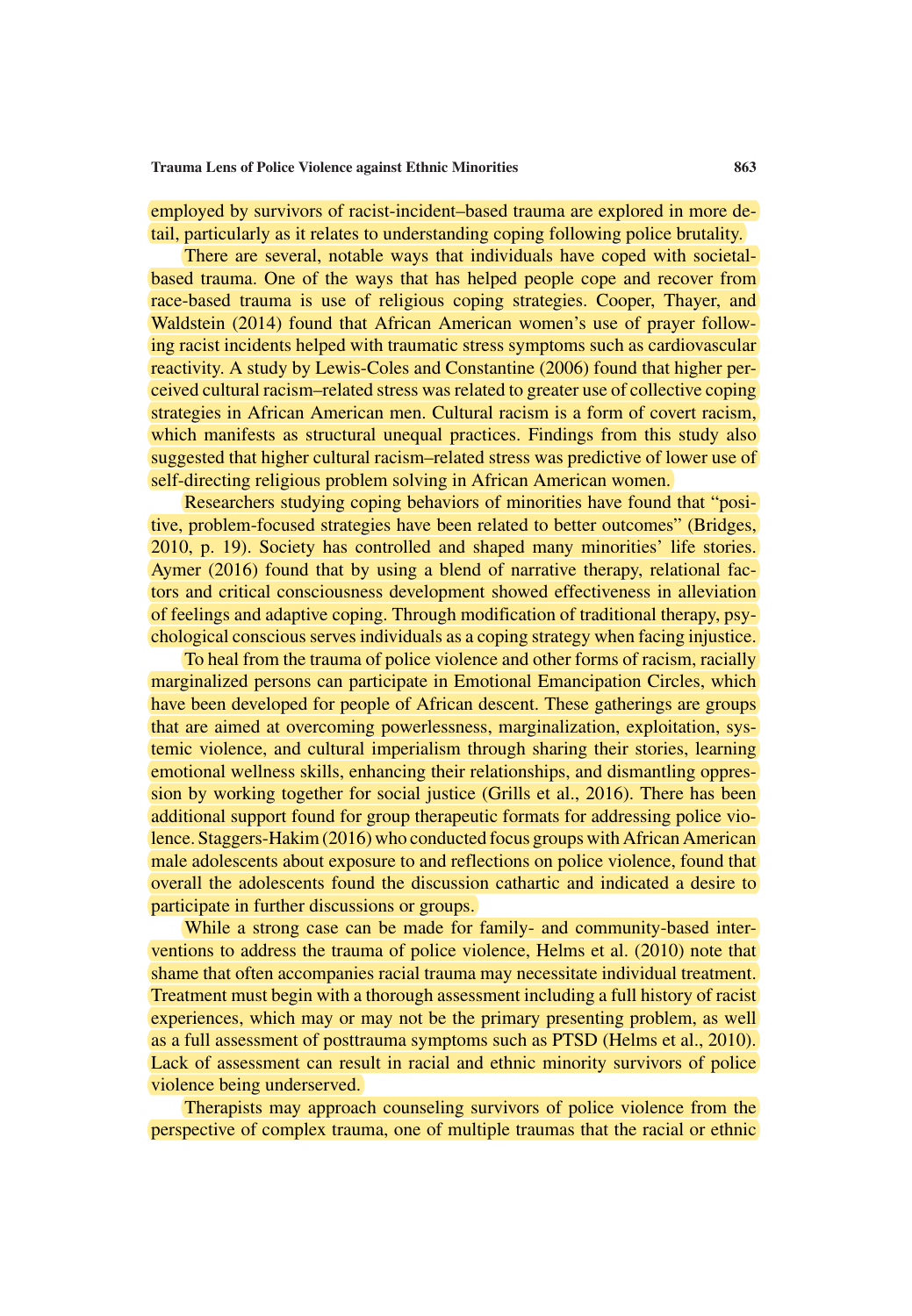minority client may have experienced. With this framework, counseling would focus on affect regulation skills, processing the traumatic narratives, and building positive, therapeutic relationships (Briere & Scott, 2015). Along with attending to the potential for PTSD or depression, therapists would also want to be mindful of possible dissociation as is often seen with survivors of complex trauma.

Coping mechanisms are spreading with media outlets such as news sources and social media. The most thorough effort to document police brutality is the Stolen Lives Project, in which people send names, pictures, and stories about the people known to have been killed by law enforcement (Lindblom, Bayona, Seals, & Seals, 2000). Members of communities are also coping by becoming activists in their communities, whether that means recording and downloading the video online to raise awareness, or supporting others through protests. Unfortunately, some racial and ethnic minorities may utilize violence to express anger and frustration in response to abuse of civil rights, threats to immigration status (Sabina, Cuevas, & Schally, 2012), or threats by police to their bodily integrity. These acts of reactive violence may be utilized to justify further acts of police violence.

As opposed to resorting to violence or internalizing the shame of police violence, some racial and ethnic minorities choose resistance. Resistance is a step beyond coping as it requires the agency of the survivor in actively working to interrupt the trauma of oppression or its consequences (Bryant-Davis & Comas-Diaz, 2016). Resistance can include engagement in preventative activities such as filing complaints against officers, participating in community forums, protesting, organizing, and advocating for policy reform. Resistance can also take an internal focus in which the survivor works actively to hold a healthy self-view instead of adopting a view of internalized oppression. Internalized oppression can be defined as seeing one's self through the negative lens of the perpetrator. Resistance to statesponsored violence, such as police violence, has often been gendered. Sometimes resistance movements have neglected the victimization and voice of racial and ethnic minority women and at other times centering their voices (Bryant-Davis & Comas-Diaz, 2016). Second-wave Black women, primarily those active in the feminist movement from the 1960s to the early 1990s, were known to deny or minimize the victimization, vulnerability, and trauma of Black women to attempt to create a narrative of strength and success (Peoples, 2008). Third-wave Black feminists, those active in the mid 1990s to the present who were influenced by postcolonialism and postmodernism, however have been intentional in their literature, art, music, scholarships, spirituality, and activism to break the silence and speak to the pain of their trauma, including trauma at the hands of police officers (Collins, 2000). The shattering of silence and shame is an integral part of healing the trauma of racially motivated police brutality. Some of the movements that have blossomed through social media and then developed a multiplatform movement including use of mainstream media, traditional protest marches, staged die ins, and development and advocacy for policy platforms are Black Lives Matter, Black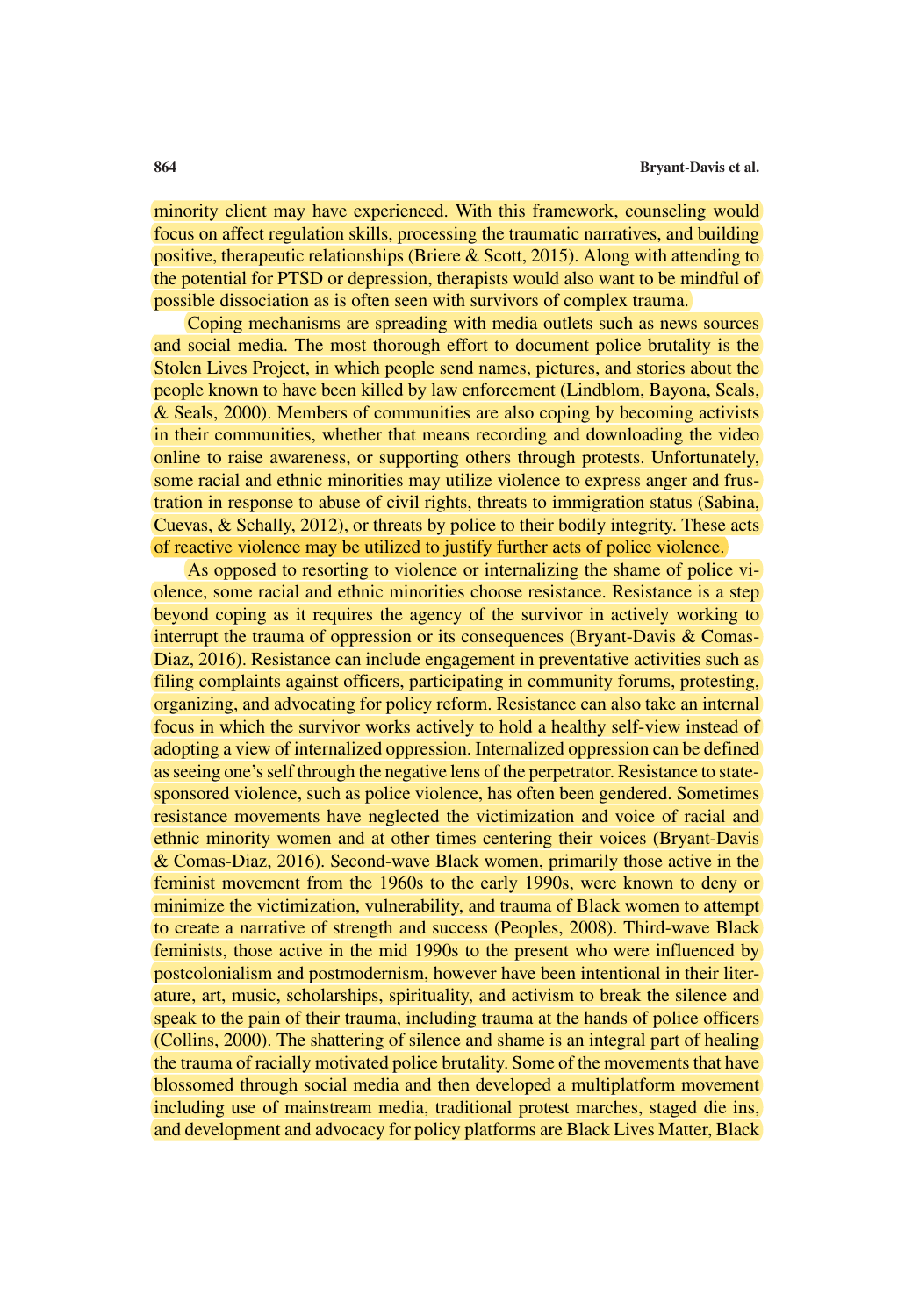Girl Magic, and Black Girls Are From The Future (Bonilla & Rosa, 2015). These movements' activities include monitoring and disseminating information about violence against racially marginalized community members, advocating for changes in policies, and celebrating the lives, gifts, strengths, and skills of marginalized communities. Policies include both creation and enforcement of laws to protect marginalized groups and socioeconomic and political interventions to support the development of marginalized groups. Contemporary social change includes digital activism of hashtags such as #BlackLivesMatter after Trayvon Martin's killer was acquitted of murder (Bonilla & Rosa, 2015), #ICantBreathe refers to Eric Garner's fight for justice against police use of force, and #HandsUpDontShoot is used to show the unfair and inaccurate portrayal of African Americans of systemic profiling (Bonilla & Rosa, 2015). These efforts call attention to the arbitrary nature of racialized policing, the vulnerability of Black bodies, and the problematic ways in which blackness is perceived as a constant threat, according to Muhammad (2010). By asserting fundamental value in social media, the usage of hashtags has become the platform of the documentation and challenging incidents of police brutality.

Spirituality, creativity, and activism have been critical strategies to resisting the indignities of racially motivated acts of aggression (Gayle, 2011). Additionally, traditional healing practices have been used in their community context or incorporating and modified within psychotherapy. Three examples from the American Indian tradition are the four circles, which is an analysis of relationships and the search for balance within relationships, the talking circle which is similar to group therapy, and the sweat lodge, which includes usually single gendered groups coming together for hours to pray in a closed space with heated rocks (Manson, Walker, & Kivlahan, 1987). Additional American Indian psychologist, Brave Heart, in 1992 founded the Takini Network, an organization focused on healing American Indian communities from historical trauma (Levin, 2009). Likewise, the Association of Black Psychologists has also created a culturally congruent model for healing African American community groups of historical trauma. Considering cultural methods of healing, U.S.-based Bosnian refugees in an ethnographic study indicated utilization of such cultural coping strategies as language family, sticking together, religion, embracing urban hip hop cultures of resistance and resilience, building a future, taking pride in tradition, critiquing America, and seeking freedom to heal from historical traumas (Weine, Ware, & Klebic, 2004).

# *Policy Implications*

Applying the framework of existing trauma-focused policies to targets of racially motivated police brutality calls for a number of specific recommendations for targets and offenders. For targets, there is a need for (1) the appropriate training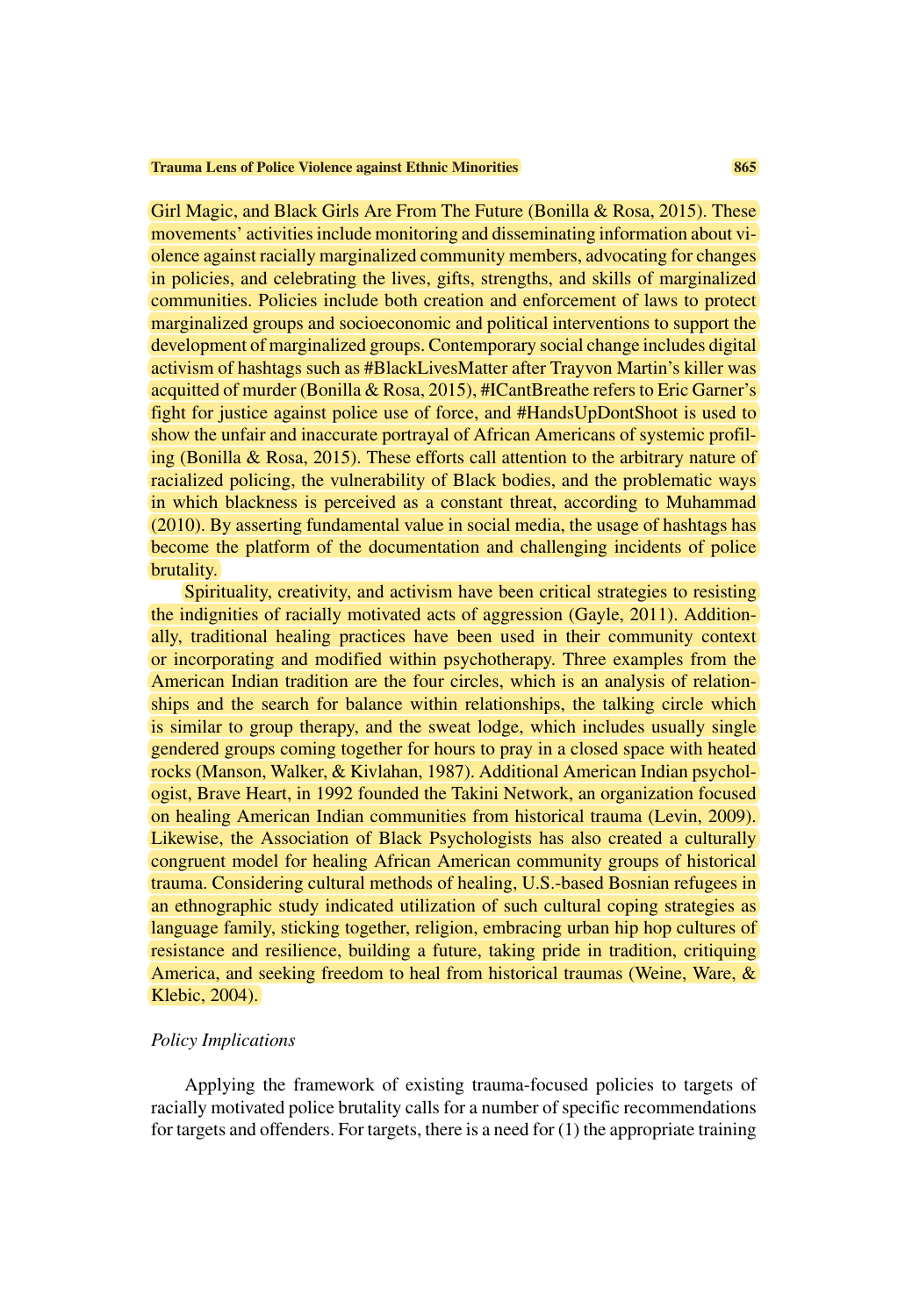for those who will take their testimonies and those who will make decisions regarding their safety and justice; (2) provision of resources for their mental health care and restoration; (3) protection from retaliation from offenders and their supporters; and (4) accountability for those police departments, chiefs, and commissioners who know or should have known about the practices of their offending employees. For offenders and potential offenders, there is a need for (1) requirements for education and mental health services; (2) not placing offending officers in positions to do additional harm; (3) monitoring their behavior; (4) recognizing the need for enforcement of policies (not cover-ups) with the awareness that trauma perpetrators usually escalate when there are no consequences for their behavior.

#### **Summary**

We explored the available scholarship focused on police brutality perpetrated against racial and ethnic minorities from the lens of trauma studies. As with other forms of interpersonal trauma, perpetrators of police brutality use aggression to obtain and maintain power and control and these actions are associated with stereotyping, dehumanizing, and objectifying racial and ethnic minority men and women, boys and girls. The potential psychological consequences for the direct and indirect targets of racially and ethnically motivated police brutality may include, but are not limited to, distrust, fear, anger, shame, PTSD, isolation, and self-destructive behaviors (Bryant-Davis, 2007; Pieterse, Carter, Evans, & Walter, 2010). Survivors of police brutality may cope through counseling, spirituality, seeking justice, and social support. Survivors may make various efforts to resist brutality and its consequences including internalized oppression through social justice activism and positive racial socialization (Hughes et al., 2006). There is a need for greater empirical study of police brutality's antecedents, consequences, prevention strategies, and intervention models. Scholars must also continue to attend to the arguments made in opposition to the trauma model for racist incidents with openness to the ways in which particular incidents fit the model and the ways in which either new models or modified models are needed (Bryant-Davis & Ocampo, 2005). Brutality, abuse, and violence perpetrated by police officers who are charged with protecting the community must urgently be attended to by social science practitioners, policy makers, and researchers alike.

#### **References**

American Psychiatric Association. (2013). *Diagnostic and statistical manual of mental disorders* (5th ed.). Washington, DC: American Psychiatric Association.

AreHeart-Treschel, R. (2003). Unique challenges face psychiatrists at hospital for Alaskan Natives. *Psychiatric News*, *38*(22), 13. [http://psychnews.psychiatryonline.org/doi/full/10.1176/](http://psychnews.psychiatryonline.org/doi/full/10.1176/pn.38.22.0013a) [pn.38.22.0013a](http://psychnews.psychiatryonline.org/doi/full/10.1176/pn.38.22.0013a)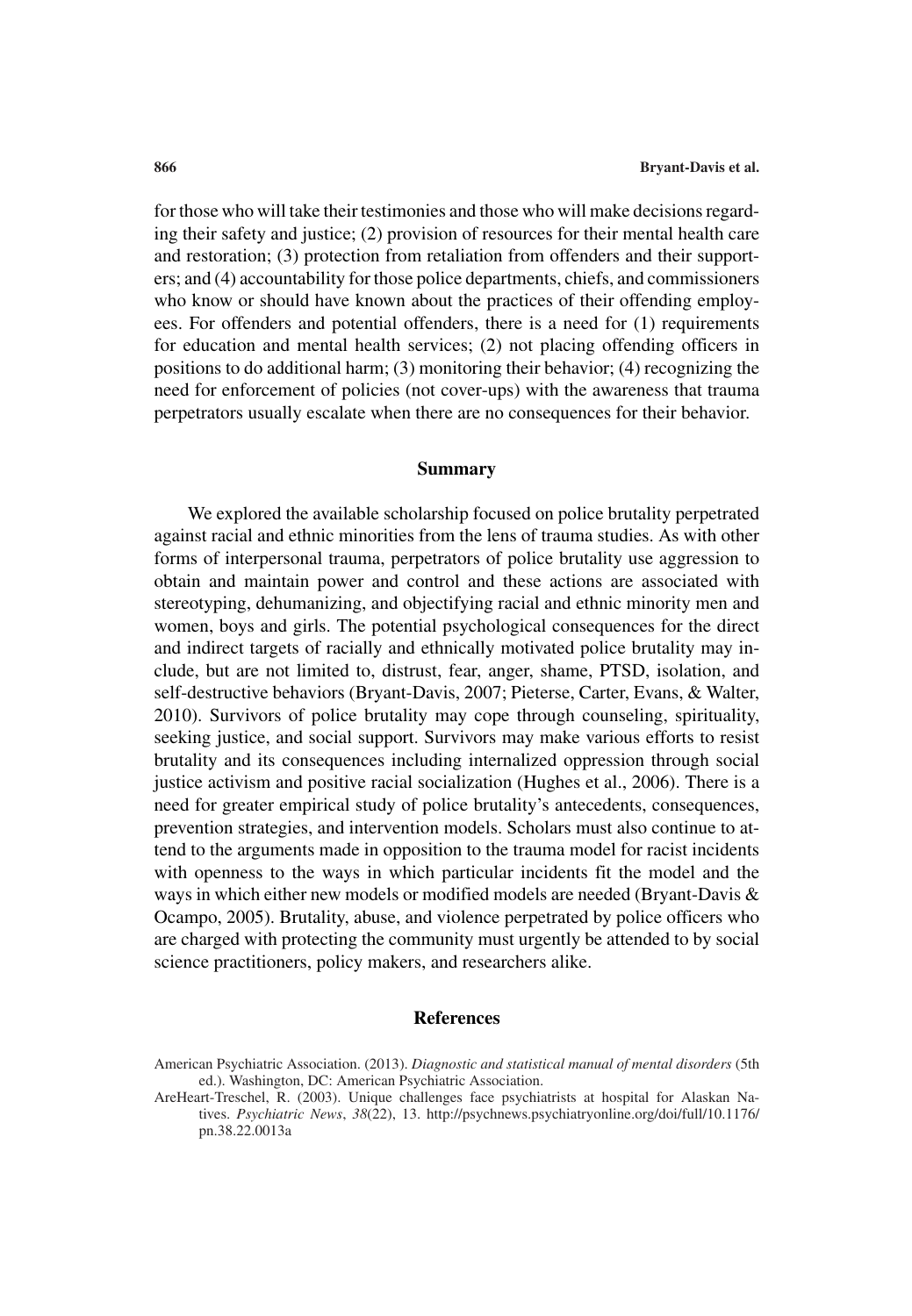- Aymer, S. R. (2016). I can't breathe: A case studying-helping Black men cope with race-related trauma stemming from police killing and brutality. *Journal of Human Behavior in the Social Environment*, *26*(3-4), 367–376.
- Berg, A. (2009). Trauma and testimony in black women's civil rights memoirs: The Montgomery bus boycott and the women who started it, warriors don't cry, and from the Mississippi delta. *Journal of Women's History*, *21*(3), 84–107, 206.
- Billies, M. (2015). Surveillance threat as embodied psychological dilemma. *Peace And Conflict: Journal Of Peace Psychology*, *21*(2), 168–186.<https://doi.org/10.1037/pac0000070>
- Body-Gendrot, S. (2010). Police marginality, racial logics and discrimination in the banlieues of France. *Ethnic and Racial Studies*, (4), 656–674.
- Bonilla, Y. & Rosa, J. (2015). #Ferguson: Digital protest hashtag ethnography, and the racial politics of social media in the United States. *Journal of the American Ethnological Society*, *42*(1), 4–17.
- Brave Heart, M. Y. (2003). The historical trauma response among natives and its relationship with substance abuse: a Lakota illustration. *Journal of Psychoactive Drugs*, *35*(1), 7–13.
- Bridges, E. (2010). Racial identity development and psychological coping strategies of African American males at a predominantly white university. *Annals of the American Psychotherapy Association*. *13*(1), 14–26.
- Briere, J., & Scott, C. (2015). Complex trauma in adolescents and adults: Effects and treatment. *Psychiatric Clinics of North America*, *38*(3), 515–527.
- Brunson, K., & Miller, J. (2006). Gender, race and urban policing: The experience of African American youth. *Gender & Society*, *20*(4), 531–552.
- Bryant-Davis, T. (2007). Healing requires recognition: The case for race based traumatic stress. *The Counseling Psychologist*, *35*(1), 135–143.
- Bryant-Davis, T., & Comas-Diaz, L. (2016). *Womanist and Mujerista psychologies: Voices of fire, acts of courage*. Washington, DC: APA.
- Bryant-Davis, T., & Ocampo, C. (2005). The trauma of racism: Implications for counseling, research, and education. *The Counseling Psychologist*, *33*, 574–578.
- Butts, H. (2002). The black mask of humanity: Racial/ethnic discrimination and post-traumatic stress disorder. *Journal of the American Academy of Psychiatry and the Law*, *30*, 336–339.
- Carter, R. (2007). Racism and psychological and emotional injury: Recognizing and assessing racebased traumatic stress. *Counseling Psychologist*, *35*(1), 13–105.
- Cloitre, M., Stolbach, B. C., Herman, J. L., van der Kolk, B., Pynoos, R., Wang, J., & Petkova, E. (2009). A developmental approach to complex PTSD: Childhood and adult cumulative trauma as predictors of symptom complexity. *Journal of Traumatic Stress*, *22*(5), 399–408.
- Collins, P. H. (2000). *Black feminist thought: Knowledge, consciousness, and the politics of empowerment* (2nd ed.). New York: Routledge.
- Comas-Diaz, L., & Jacobsen, F. M. (2001). Ethnocultural allodynia. *Journal of Psychotherapy Practice and Research*, *10*(4), 246–252.
- Cooper, D. C., Thayer, J. F., & Waldstein, S. R. (2014). Coping with racism: The impact of prayer on cardiovascular reactivity and post-stress in African American women. *Annals of Behavioral Medicine*, *47*(2), 218–230.
- Costa, A. T. (2011). Police brutality in Brazil: Authoritarian legacy or institutional weakness? *Latin American Perspectives*, *38*(5), 19–32.
- Courtois, C. A. (2008). Complex trauma, complex reactions: Assessment and treatment. *Psychological Trauma: Theory, Research, Practice, and Policy*, *S*(1), 86–100.
- De Veaux, A. (2004). *Warrior poet: A biography of Audre Lorde*. New York, NY: W. & W. Norton Company Inc.
- Du Bois, W. E. B. (1953). *The souls of Black folk*. Greenwich, CT: Fawcett Publications.
- Essed, P. (1991). *Understanding everyday racism: An interdisciplinary theory*. Thousand Oaks, CA: Sage.
- Finkelhor, D., Ormrod, R., & Turner, H. A. (2009). Lifetime assessment of poly-victimization in a national sample of children and youth. *Child Abuse & Neglect*, *33*, 403–411.
- Foa, E. B. (1997). Psychological processes related to recovery from a trauma and an effective treatment for PTSD. *Psychobiology of Posttraumatic Stress Disorder*, *821*, 410–424.
- Ford, J. D. (2005). Treatment implications of altered neurobiology, affect regulation and information processing following child maltreatment. *Psychiatric Annals*, *35*, 410–419.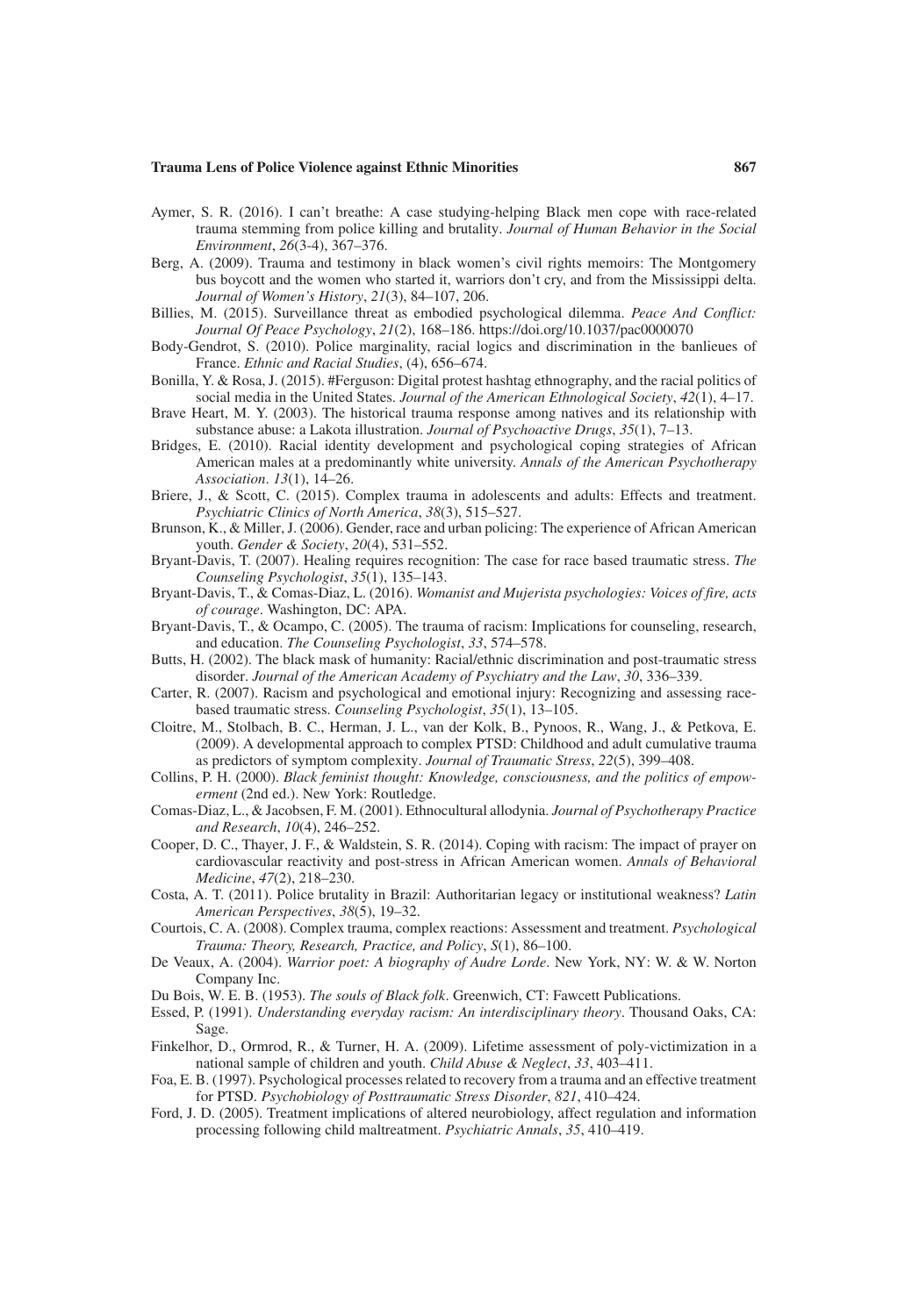- Ford, J. D., Chapman, J. C., Connor, D. F., & Cruise, K. C. (2012). Complex trauma and aggression in secure juvenile justice settings. *Criminal Justice & Behavior*, *39*(5), 695–724.
- Fullilove, M., Heon, V., Jimenez, W., Parsons, C., Green, L., & Fullilove, R. (1998). Injury and anomie: Effects of violence on inner-city community. *American Journal of Public Health*, *88*, 924–931.
- Fyfe, J. (1988). Police use of deadly force. Research and reform. *Justice Quarterly*, *5*(2), 165–205.
- Gabbidon, S. L. (2003). Racial profiling by store clerk and security personnel in retail establishments: An exploration of "Shopping while Black." *Journal of Contemporary Criminal Justice*, *19*(3), 345–364.
- Gayle, N. (2011). Black women's experiences of spirituality as a form of resistance and activism. *Canadian Woman Studies*, *29*(1), 107–120.
- Gleiser, K., Ford, J., & Fosha, D. (2008). Contrasting exposure and experiential therapies for complex PTSD. *Psychotherapy: Theory, Research, Practice, Training*, *45*, 340–360.
- Grills, C., Aird, E., & Rowe, D. (2016). Breathe, baby breathe: Clearing the way for the emotional emancipation for Black People. *Cultural Studies—Critical Methodologies*, *16*(3), 333–343.
- Harkin, D. M. (2014). The police and punishment: Understanding the pains of policing. *Theoretical Criminology*, *19*(1), 43–50.
- Helms, J. E., Nicolas, G., & Green, C. E. (2010). Racism and ethnoviolence as trauma: Enhancing professional training. *Traumatology*, *16*(4), 53–62.
- Herman, J. (1997). *Trauma and recovery: The aftermath of violence from domestic abuse to political terror*. New York: Basic Books.
- Herman, J. (2015). *Trauma and recovery: The aftermath of violence—from domestic abuse to political terror*. New York, NY, US: Basic Books.
- Hughes, D., Rodriguez, J., Smith, E., Johnson, D., Stevenson, H., & Spicer, P. (2006). Parents' ethnic-racial socialization practices: A review of research and directions for future study. *Developmental Psychology*, *42*(5), 747–770.
- Johnson, J. E. (1982). The Afro-American family: A historical overview. In B. N. Bass, G. E. Wyatt, & P. Powell (Eds.), *The Afro-American family: Assessment, treatment and research issues* (pp. 285–290). New York, NY: Harcourt, Brace Jovanovich.
- Johnson, K., Hoyer, M., & Heath, B. (2014, August 15). *Local police involved in 400 killings per year*. USA Today News. Retrieved from [http://www.usatoday.com/story/news/nation/2014/](http://www.usatoday.com/story/news/nation/2014/08/14/police-killings-data/14060357/) [08/14/police-killings-data/14060357/](http://www.usatoday.com/story/news/nation/2014/08/14/police-killings-data/14060357/)
- Jones, J. (1997). *Prejudice and racism* (2nd ed.*)*. New York: McGraw-Hill.
- Jones, & Shooter-Gooden. (2003). *Shifting: The double lives of Black women*. Harper Publications
- Kira, I., Templin, T., Lewandowski, L., Hammad, A., Clifford, D., Al-Haidar, A., & Mohanesh, J. (2006). The effects of torture: Two community studies. *Peace and Conflict: Journal of Peace Psychology*, *12*, 205–228.
- Leary, J. G. (2005). *Post traumatic slave syndrome: America's legacy of enduring injury and healing*. Milwaukee, OR: Uptone Press.
- Levin, A. (2006). Battling depression among Blacks means confronting racism's legacy. *Psychiatric News*, *41*(24), 4–27.
- Levin, A. (2009). How much does historical trauma add to Indians' health problems? *Psychiatric News*, *44*(16), 9–11.
- Lewis-Coles, M. E. L., & Constantine, M. G. (2006). Racism-related stress, Africultural coping, and religious problem-solving among African Americans. *Cultural Diversity and Ethnic Minority Psychology*, *12*(3), 433–443.
- Lindblom, D., Bayona, S., Seals, D., & Seals, B. (2000). Creating social activism against police brutality: Adopt-a-spot. *Social Marketing Quarterly*, *1*(3), 104–107.
- Manson, S. M., Walker, R. D., & Kivlahan, D. R. (1987). Psychiatric assessment and treatment of American Indians and Alaska natives. *Hospital and Community Psychiatry*, *38*(2), 165–173.
- Milville, M. L., & Ferguson, A. D. (2006). Intersections of sexism and heterosexism with racism: Therapeutic implications. In M. G. Constantine & D. W. Sue (Eds.), *Addressing racism: Facilitating cultural competence in mental health and education settings* (pp. 87–103). Hoboken, NJ: John Wiley & Sons Inc.
- Muhammad, K. G. (2010). *The condemnation of blackness: Race, crime, and the making of modern urban America*. Cambridge, MA: Harvard University Press.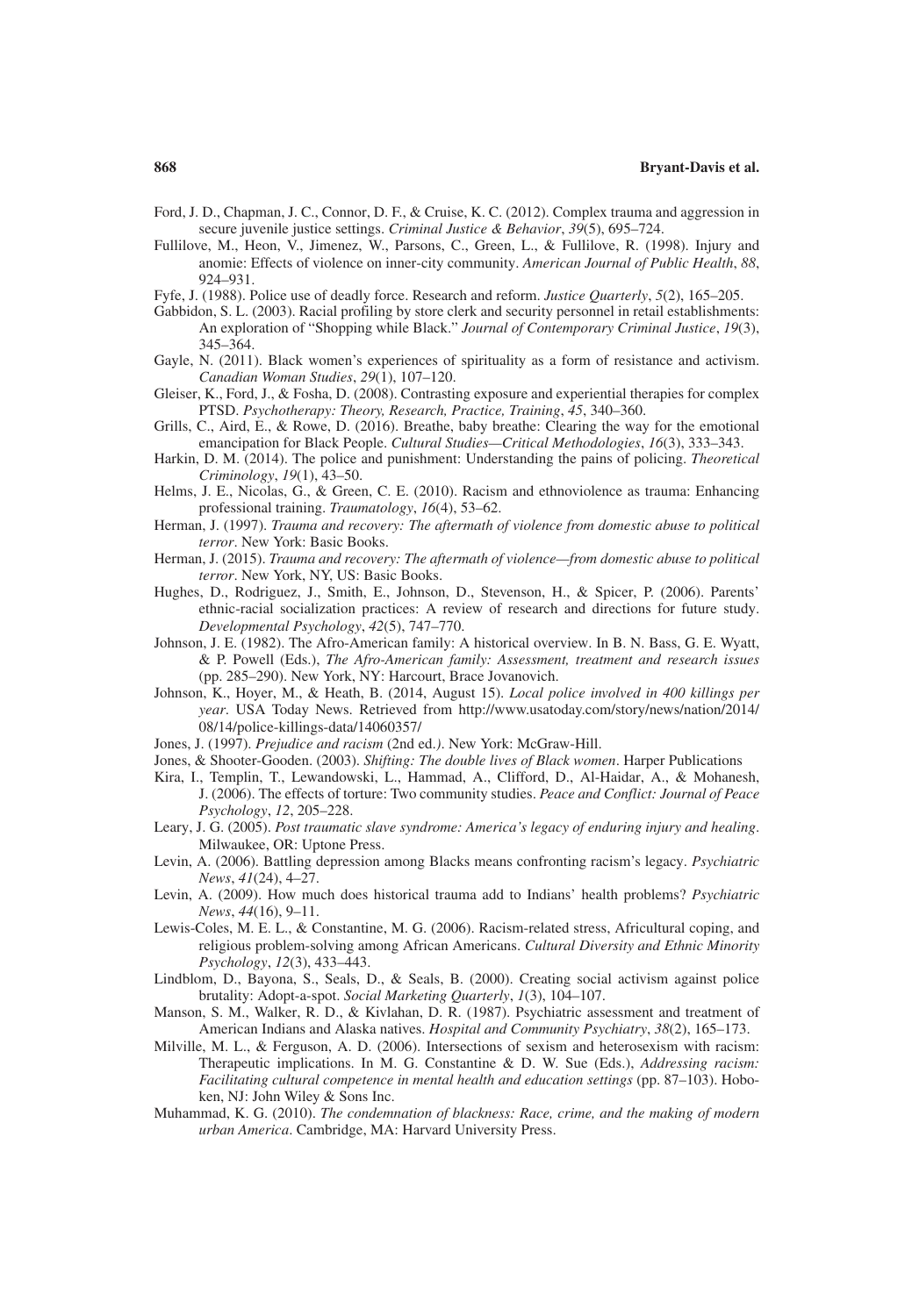- Napoli, J. (1999) Post traumatic stress disorder in adult offspring of the Holocaust survivors. *American Journal of Psychiatry*, *156*(11), 1838–1839.
- National Child Traumatic Stress Network. (n.d.). *Effects of complex trauma*. Retrieved from [http://www.nctsn.org/trauma-types/complex-trauma/effects-of-complex-trauma.](http://www.nctsn.org/trauma-types/complex-trauma/effects-of-complex-trauma)
- Patel, N. R. (2007). The construction of South Asian American womanhood: Implications for counseling and psychotherapy. *Women & Therapy*, *30*(3-4), 51–61.
- Peoples, W. A. (2008). "Under construction": Identifying foundations of hip-hop feminism and exploring bridges between black second-wave and hip-hop Feminisms1. *Meridians*, *8*(1), 19–52.
- Petersen, N., & Ward, R. (2015). The transmission of historical racial violence: Lynching, civil rights– era terror, and contemporary interracial homicide. *Race & Justice*, *5*(2), 114–143.
- Pieterse, A. L., Carter, R. T., Evans, S. A., & Walter, R. A. (2010). An exploratory examination of the associations among racial and ethnic discrimination, racial climate, and trauma-related symptoms in a college student population. *Journal of Counseling Psychology*, *57*(3), 255–263.
- Pressley, J., & Smith, R. (2017). No ordinary life: Complex narratives of trauma and resilience in under-resourced communities. *Journal Of Aggression, Maltreatment & Trauma*, *26*(2), 137– 154.<https://doi.org/10.1080/10926771.2016.1246500>
- Pieterse, A. L., Todd, N. R., Neville, H. A., & Carter, R. T. (2012). Perceived racism and mental health among Black American adults: A meta-analytic review. *Journal of Counseling Psychology*, *59*(1), 1–9.
- Porter, M., & Haslam, N. (2005). Predisplacement and postdisplacement factors associated with mental health of refugees and internally displaced persons-A meta-analysis. *Journal of the American Medical Association*, *294*(5), 602–612.
- Rich, W. A., & Grey, C. M. (2005). Pathways to recurrent trauma among Black men: Traumatic stress, substance abuse and the "code of the stress." *American Journal of Public Health*, *35*(5), 816–824.
- Robin, R.W., Chester, B., & Goldman, D. (1996). Cumulative trauma and PTSD in American Indian communities, in Ethnocultural aspects of posttraumatic stress disorder. In A. J. Marsella, M. J. Friedman, E. T. Gerrity, & R. M. Scurfield (Eds.), *Ethnocultural aspects of posttraumatic stress disorder: Issues, research, and clinical applications* (pp. 239–253). Washington, DC: American Psychological Association.
- Robinson, O. (2014). Characteristics of racism and the health consequences experienced by black nursing faculty. *ABNF Journal*, *25*(4), 110–115.
- Sabina, C., Cuevas, C. A., & Schally, J. L. (2012). Help-seeking in a national sample of victimized Latino women: The influence of victimization types. *Journal of Interpersonal Violence*, *27*(1), 40–61.
- Sagi-Schwartz, A., van IJzendoorn, M. H., Grossmann, K., Joels, T., Scharf, M., Koren-Karie, N., & Alkalay, S. (2003). Attachment and traumatic stress in female Holocaust child survivors and their daughters. *American Journal of Psychiatry*, *160*(6), 1086–1092.
- Scurfield, R. M., & Mackey, D. W. (2001). Racism, trauma and positive aspects of exposure to racerelated experiences: Assessment and treatment implications. *Journal of Ethnic and Cultural Diversity in Social Work*, *10*, 23–47.
- Sherman, L. W. (2010). Defiance, compliance and consilience: A general theory of criminology. In E. McLaughlin and T. Newburn (Eds.), *Sage Handbook of Criminological Theory* (pp. 360–390). London/Thousand Oaks, CA: Sage.
- Snyder, C. R. (2012). Racial socialization in cross-racial families. *Journal of Black Psychology*, *38*(2), 228–253.
- Spanierman, L. B., & Poteat, V. P. (2005). Moving beyond complacency to commitment: Multicultural research in counseling psychology. *The Counseling Psychologist*, *33*, 513–523.
- Staggers-Hakim, R. (2016). The nation's unprotected children and the ghost of Mike Brown, or the impact of national police killings on the health and social development of African American boys. *Journal of Human Behavior in the Social Environment*, *26*(3-4), 390–399.
- Straus, S. (2012). 'Destroy them to save us': Theories of genocide and the logics of political violence. *Terrorism And Political Violence*, *24*(4), 544–560. [https://doi.org/10.1080/](https://doi.org/10.1080/09546553.2012.700611) [09546553.2012.700611](https://doi.org/10.1080/09546553.2012.700611)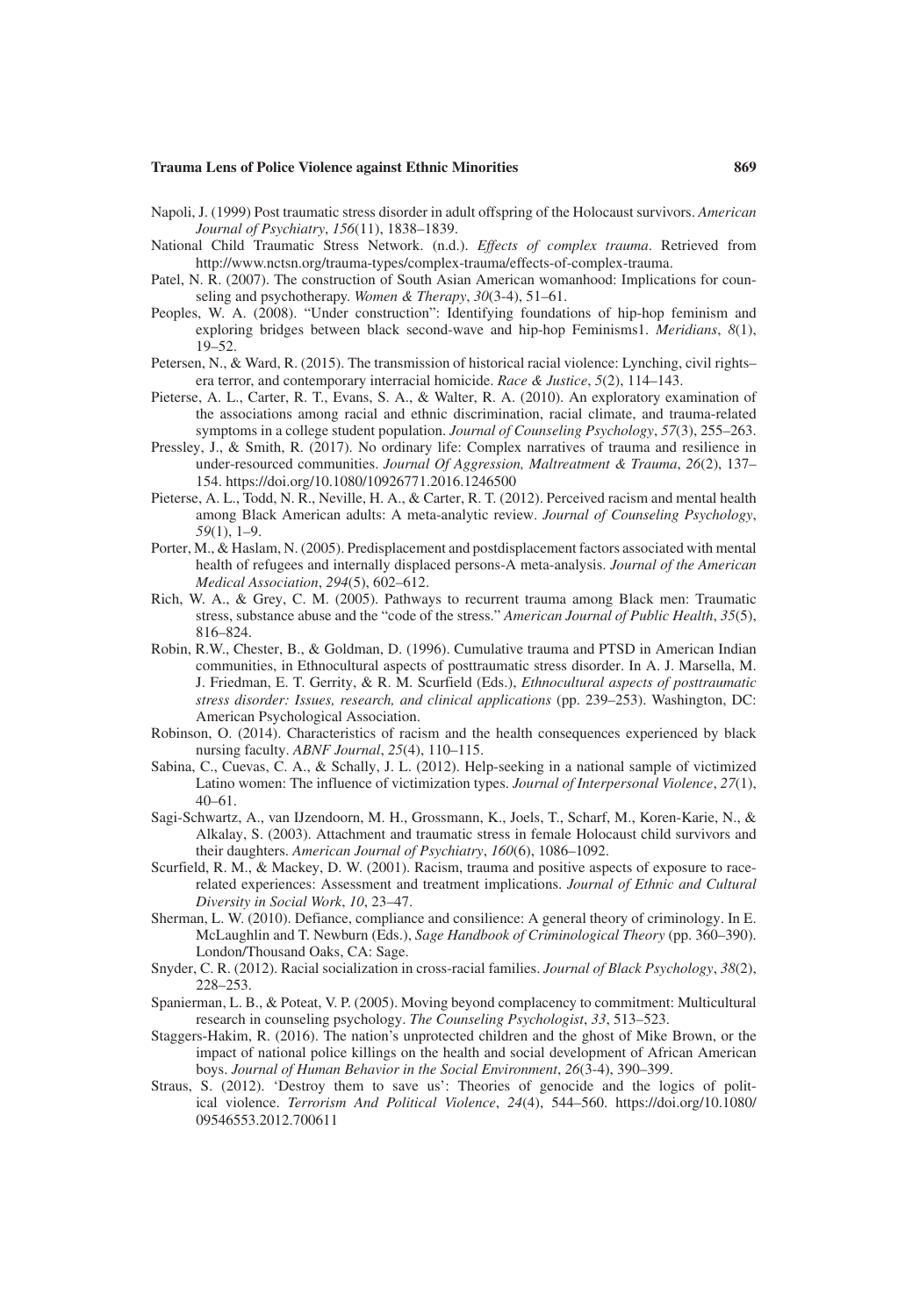- Sue, D., & Sue, D. (2012). *Counseling the culturally diverse: Theory & practice*. Hoboken, New Jersey: John Wiley & Sons, Inc.
- Terrill, W. (2005). Police use of force: A transactional approach. *Justice Quarterly*, *22*(1), 107–138.
- Terrill, W., & Mastrofski, S. D. (2002). Situational and officer based determinants of police coercion. *Justice Quarterly*, (2), 215–248.
- Thomas, A. J., Speight, S. L., & Witherspoon, K. M. (2008). Gendered racism, psychological distress, and coping styles of African American women. *Cultural Diversity and Ethnic Minority Psychology*, *14*(4), 307–314.
- Toomey, R. B., Umaña-Taylor, A. J., Williams, D., Harvey-Mendoza, E. C., Jahromi, L. B., & Updegraff, K. A. (2014). The impact of Arizona's S.B. 1070 Immigration Law on utilization of health care and public assistance among Mexican-origin teen mothers and their mother figures. *American Journal of Public Health*, *104*(s1), S28–S34.
- Violanti, J. M., Burchfiel, C. M., Fekedulegn, D., Andrew, M. E., Hartley, T. A., Charles, L. E., & Miller, D. B. (2009). Cortisol patterns and brachial artery reactivity in a high stress environment. *Psychiatry Research*, *169*(1), 75–81.
- Weine, S., Ware, N., & Klenic, A. (2004). Converting cultural capital among teen refugees and their families from Bosnia-Herzegovina. *Psychiatric Services*, *55*(8), 923–927.
- Westmarland, L. (2005). Police Ethics and Integrity: Breaking the Blue Code of Silence. *Policing & Society*, *15*(2), 145–165.<https://doi.org/10.1080/10439460500071721>
- Wilby, M. L. (2009). When the world is white. *International Journal of Human Caring*, *13(*4), 57–61.
- Yehuda, R., Daskalakis, N. P., Lehrner, A., Desarnaud, F., Bader, H. N., Makotkine, I., Flory, J. D., Bierer, L. M., & Meaney, M. J. (2014). Influences of maternal and paternal PTSD on epigenetic regulation of the glucocorticoid receptor gene in Holocaust survivor offspring. *American Journal of Psychiatry*, *171*, 872–880.
- Yehuda, R., Schmeidler, J., Wainberg, M., Binder-Brynes, K., & Duvdevani, T. (1998). Vulnerability to post traumatic stress disorder in adult offspring of Holocaust Survivors. *American Journal of Psychiatry*, *155*(9), 1163–1171.

**THEMA BRYANT-DAVIS** is a tenured professor of psychology at Pepperdine University and director of the Culture and Trauma research lab. She is a past president of the Society for the Psychology of Women. The California Psychological Association honored her with the Distinguished Scholar Award for her work on the cultural context of trauma recovery.

**TYONNA ADAMS** is a predoctoral intern at the Los Angeles Ambulatory Care Center VA. Her research and clinical interests include interpersonal violence, women's mental health, multiculturalism, and the role of religious/spiritual coping in the lives of African American women. Her publications are featured in *The Praeger Handbook of Social Justice*, *Religion and Spirituality for Diverse Women*. She attends Pepperdine University where she is earning her PsyD in clinical psychology.

**ADRIANA ALEJANDRE** received her undergraduate degree at UC Santa Barbara and Master of Arts degree in clinical psychology from Pepperdine University in 2012 and 2015, respectively. Since then, she has been conducting research in the Culture and Trauma lab at Pepperdine University, and providing psychotherapy services to survivors of trauma.